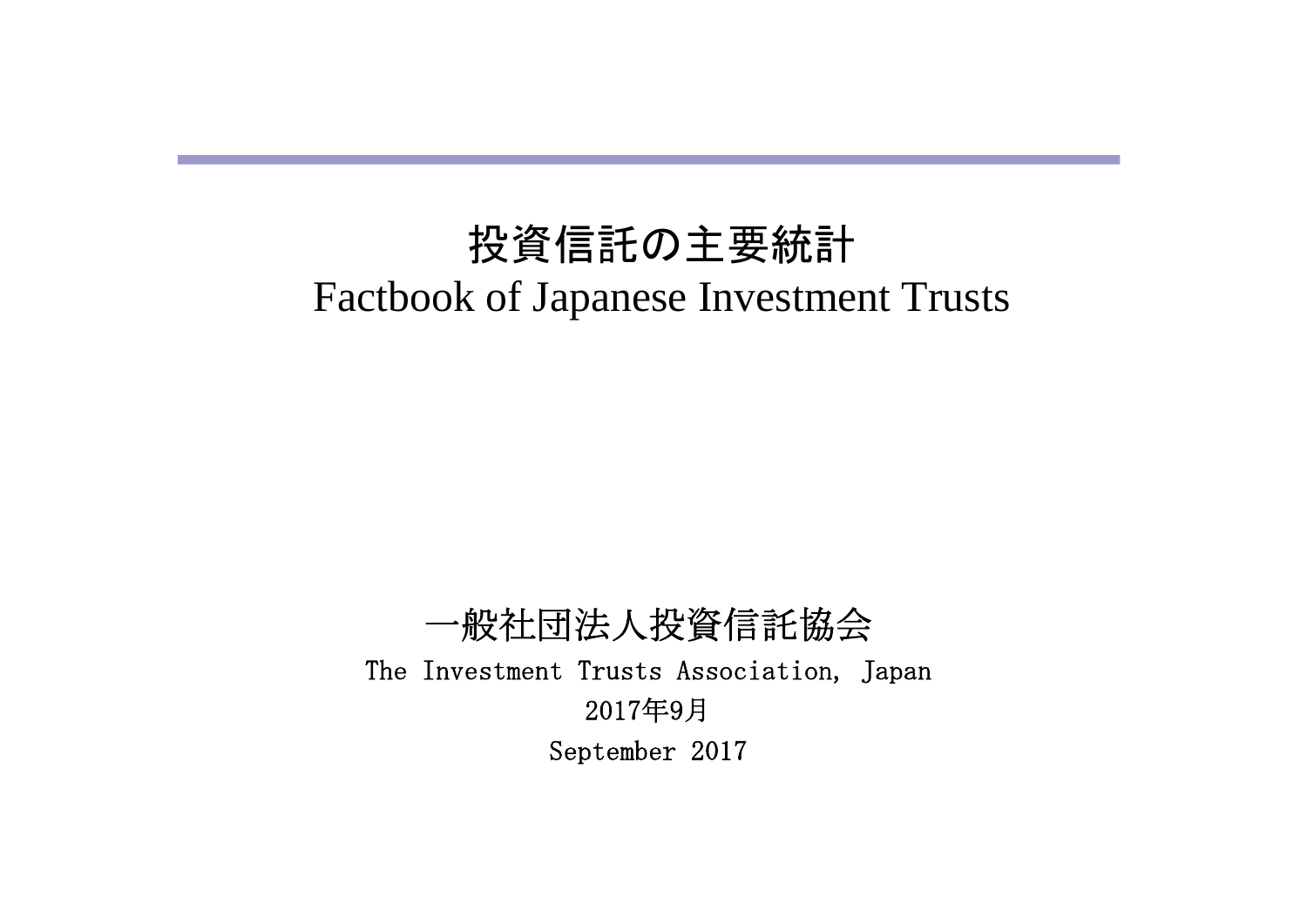#### Ⅰ投資信託市場動向

Trend of Japanese Investment Trusts

1. 投資信託の全体像 Total Net Assets-Structure of Investment Trusts 2.公募投信の純資産総額等の推移 Total Net Assets of Publicly Offered Investment Trusts 3. 契約型公募投信の新規設定・償還・運用中ファンドの本数 Number of Newly Launched Funds, Redeemed Funds and Currently-Managed Funds / Publicly Offered Investment Trusts 4.公募株式投信の純資産総額等の推移 Total Net Assets of Publicly Offered Stock Investment Trusts 5. 公募株式投信(除くETF)の純資産総額等の推移 Total Net Assets of Publicly Offered Stock Investment Trusts (Excluding ETFs) 6. 公募株式投信の新規設定・償還・運用中ファンドの本数 Number of Newly Launched Funds, Redeemed Funds and Currently-Managed Funds / Publicly Offered Stock Investment Trusts 7.株式投信の商品分類別内訳 The Figures of Publicly Offered Stock Investment Trusts by Investment Objectives 8. 1ファンドあたり平均運用資産残高 Average Net Assets per Fund 9.毎月決算型ファンドの純資産総額と株式投信に占める割合 Total Net Assets of Monthly Payout Funds and Percentage of Monthly Payout Funds in Publicly Offered Stock Investment Trusts 10.公募株式投信に占める外貨建純資産比率の推移 Percentage of Foreign Currency-Denominated Assets in Publicly Offered Investment Trusts and Publicly Offered Stock Investment Trusts 11.公募株式投信における国内株式への投資比率 Percentage of Domestic Shares in Publicly Offered Stock Investment Trusts 12. 公募株式投信の販売態別純資産残高とシェア Total Net Assets and Share of Publicly Offered Stock Investment Trusts by Distribution Channels 13.ETFの純資産総額と本数 The Number and Total Net Assets of ETFs 14.公募株式投信(追加型)における運用管理費用(信託報酬)の状況 Fees and Expenses of Publicy Offered Stock Investment Trusts (Trust Remunerations) 15.公募株式投信(追加型)における販売手数料の状況 Fees and Expenses of Publicy Offered Stock Investment Trusts (Sales Charges) 16.上場REITの純資産総額 Total Net Assets of Listed REITs 17.確定拠出年金(DC)向けファンドの市場規模(推計) Total Net Assets of Investment Trusts For Defined Contribution Pension Plan 18.ラップ向けファンドの市場規模(推計) Total Net Assets of Investment Trusts For Wrap Account 19. 契約型私募投信の純資産総額の推移 Total Net Assets of Privately Placed Investment Trusts 20.主要国における個人金融資産構成の比率 Ratio of Individual Financial Assets Structure in the Major Countries 21. 投資信託の世界統計 World Statistics of Investment Funds

#### Ⅱ業界の概況

Outline of Industry

#### 22. 協会会員数等の推移

The Number of Member Companies of JITA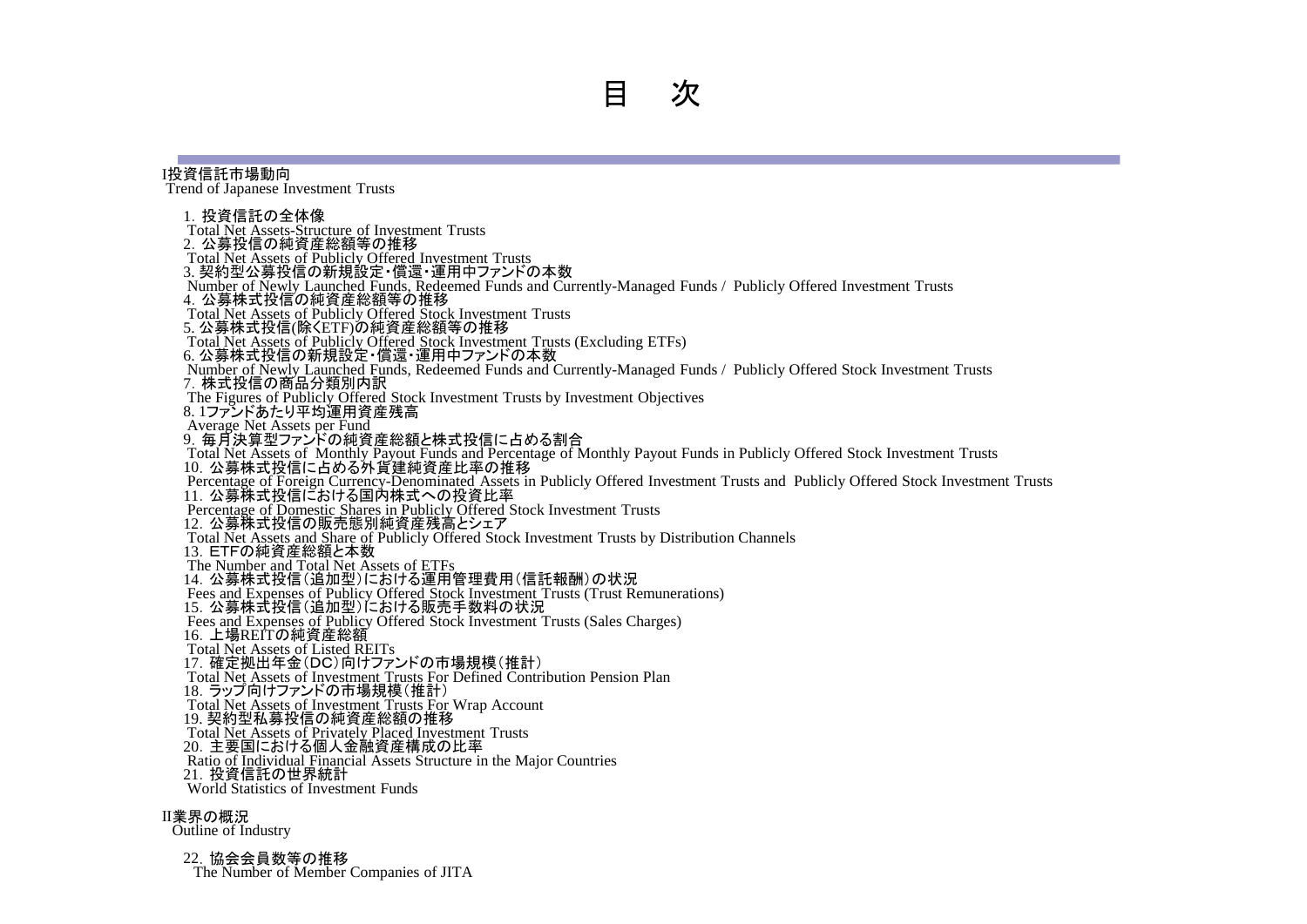## 1. 投資信託の全体像

#### Total Net Assets-Structure of Investment Trusts

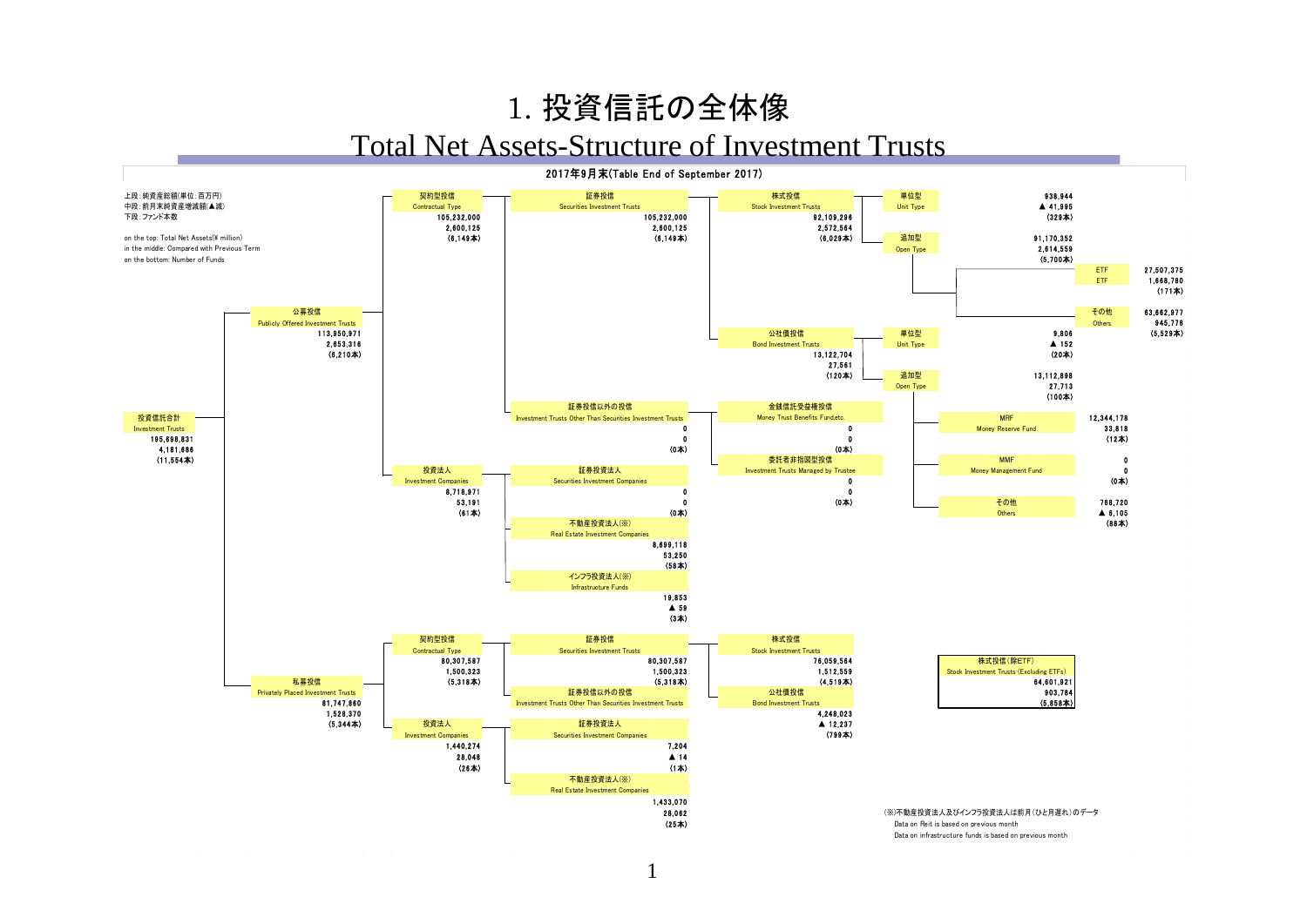#### 2. 公募投信の純資産総額等の推移

#### Total Net Assets of Publicly Offered Investment Trusts





2017年以外 各年12月末 End of December in Every Year , Except for 2017.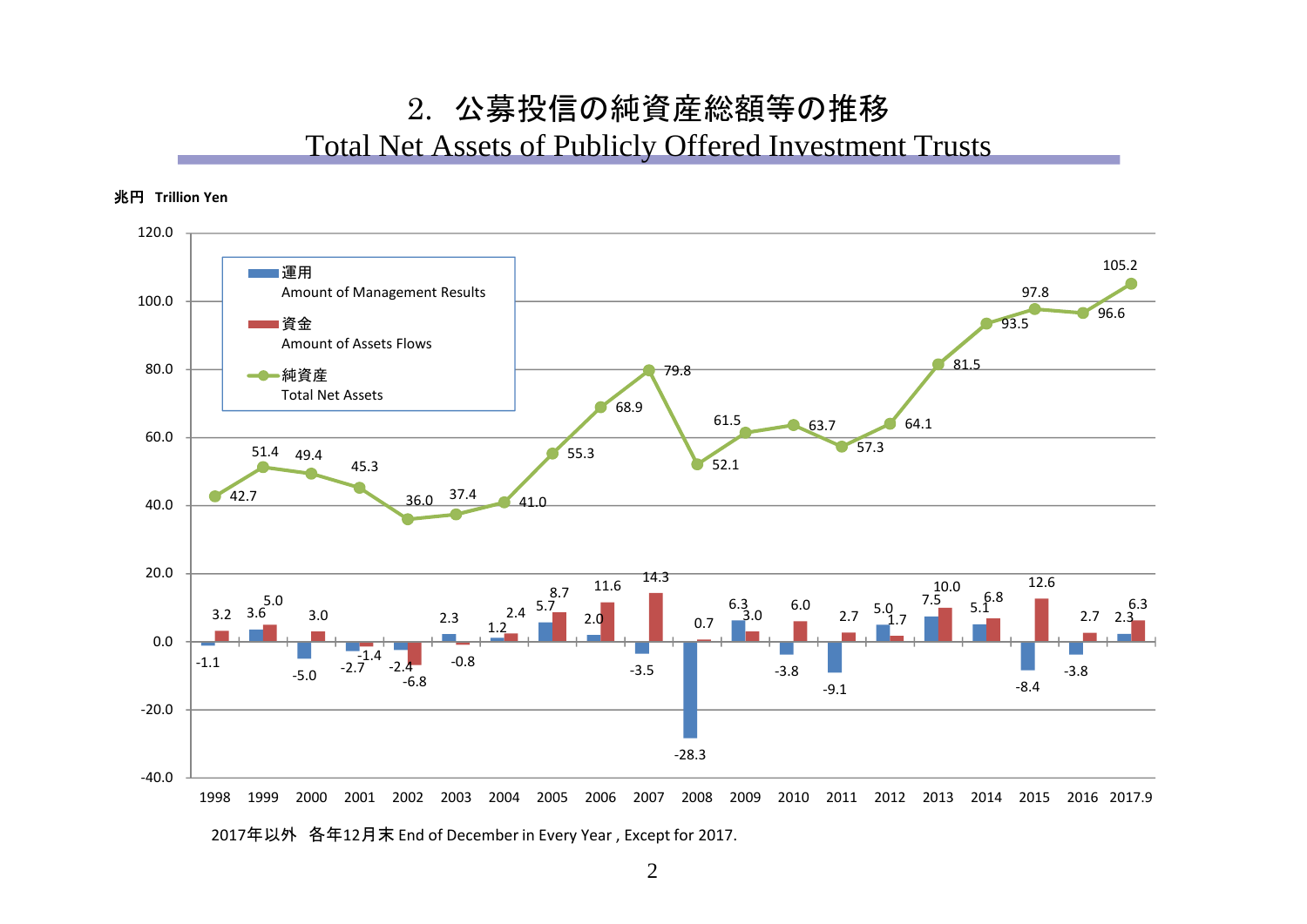### 3. 契約型公募投信の新規設定・償還・運用中ファンドの本数

Number of Newly Launched Funds, Redeemed Funds and Currently-Managed Funds / Publicly Offered Investment Trusts



年以外 各年12月末 End of December in Every Year , Except for 2017.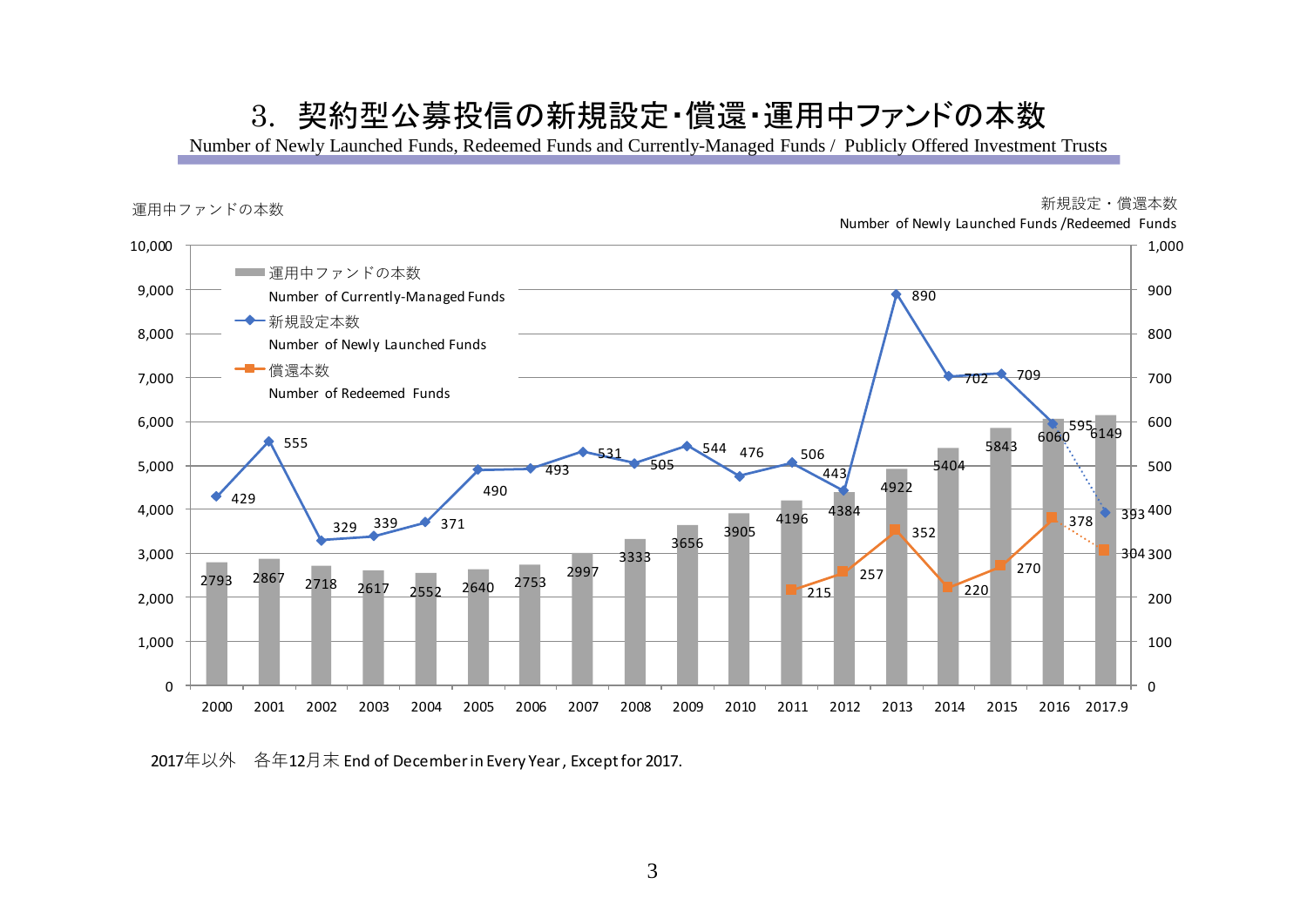4. 公募株式投信の純資産総額等の推移

Total Net Assets of Publicly Offered Stock Investment Trusts

#### 兆円 **Trillion Yen**



2017年以外 各年12月末 End of December in Every Year , Except for 2017.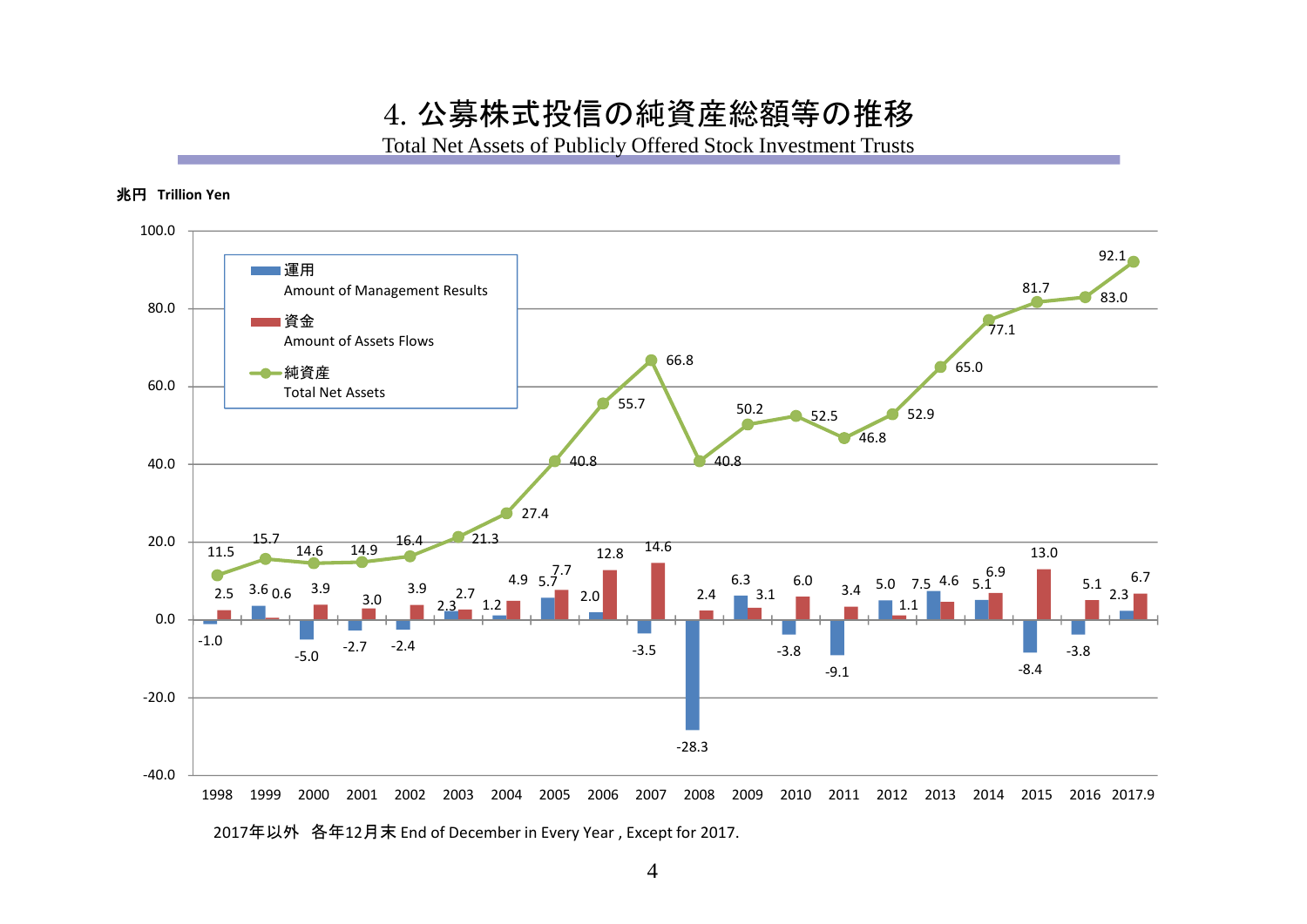#### 5. 公募株式投信(除くETF)の純資産総額等の推移

Total Net Assets of Publicly Offered Stock Investment Trusts (Excluding ETFs)

#### 兆円 **Trillion Yen**



5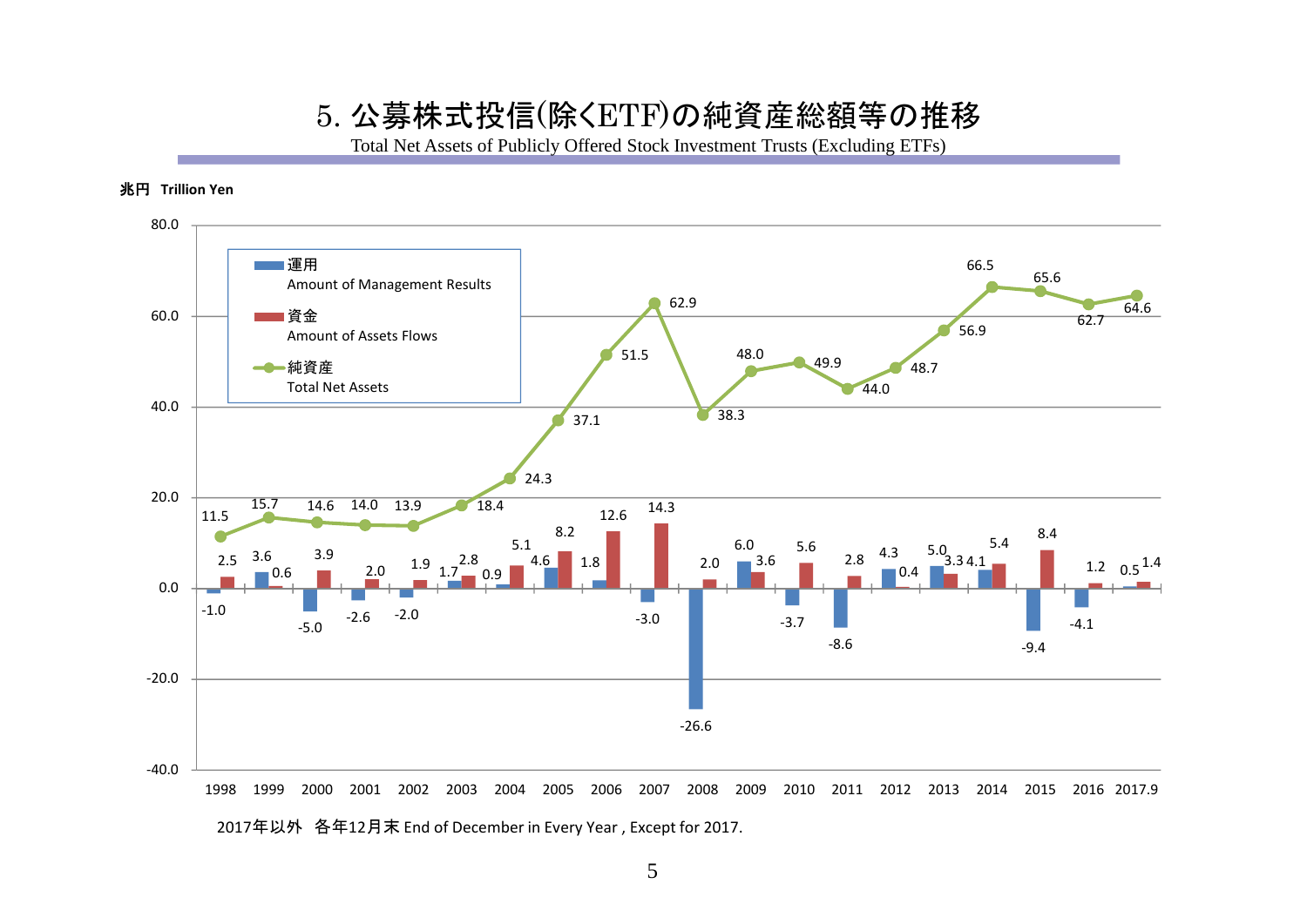## 6. 公募株式投信の新規設定・償還・運用中ファンドの本数

Number of Newly Launched Funds, Redeemed Funds and Currently-Managed Funds / Publicly Offered Stock Investment Trusts



年以外 各年12月末 End of December in Every Year , Except for 2017.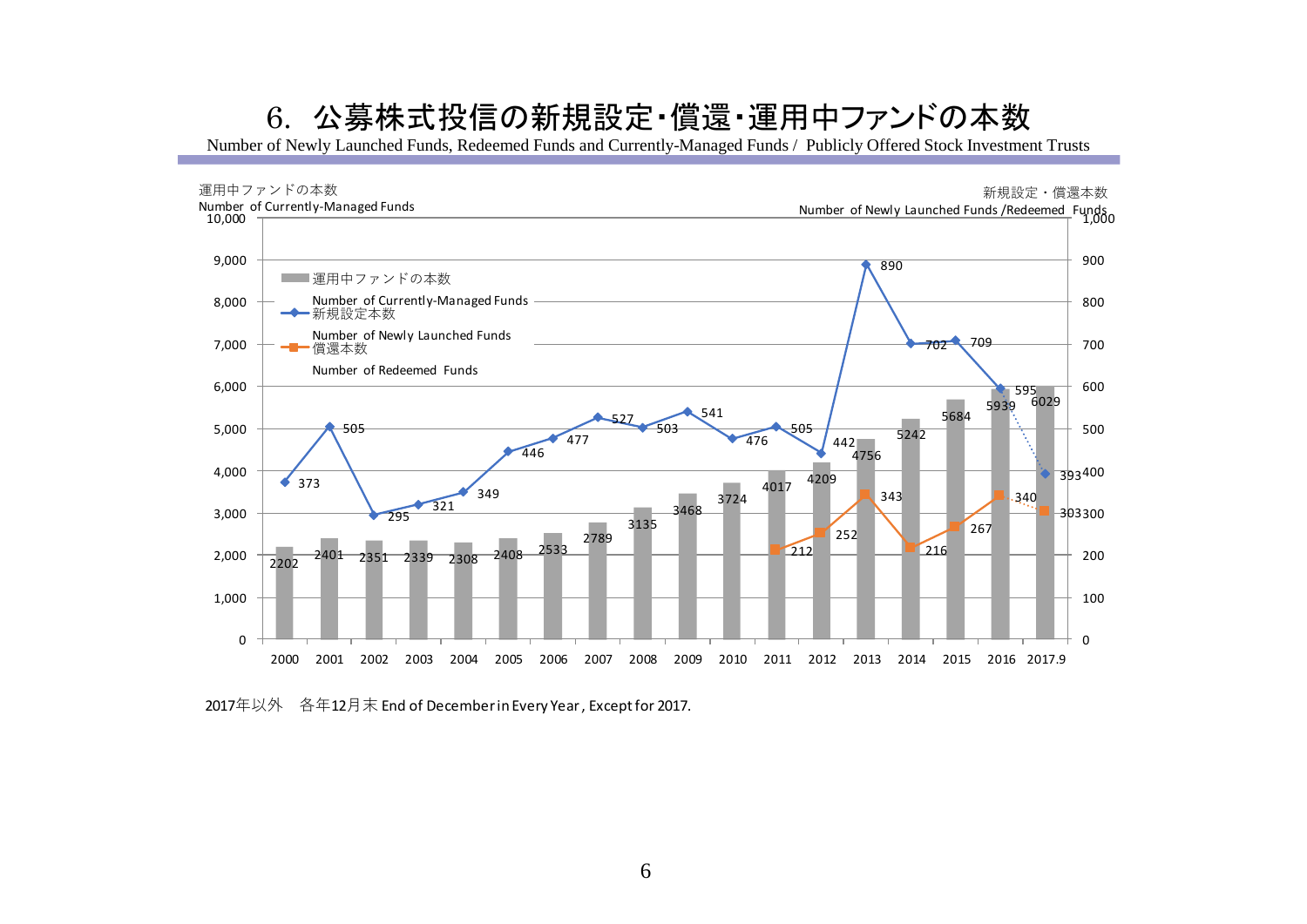## 7. 株式投信の商品分類別内訳

The Figures of Publicly Offered Stock Investment Trusts by Investment Objectives

#### 2017年1月~9月(January-September 2017)

|                                | $2017 + 1H = 9H$ (January-September 2017)                                                                                                                                                                                                                |                     |                           |                               |                           |                                             |                                      |                                            |                            |                       | (単位:億円;¥ 100 million)            |                              |
|--------------------------------|----------------------------------------------------------------------------------------------------------------------------------------------------------------------------------------------------------------------------------------------------------|---------------------|---------------------------|-------------------------------|---------------------------|---------------------------------------------|--------------------------------------|--------------------------------------------|----------------------------|-----------------------|----------------------------------|------------------------------|
| 地域 Area                        | 項目 ITEMS<br>資産 Assets                                                                                                                                                                                                                                    | 設定額<br>Sales<br>(A) | 解約額<br>Repurchases<br>(B) | 解約率<br>Rate of<br>Repurchases | 償還額<br>Redemptions<br>(C) | 差引増減(▲)額<br>$(D) =$<br>$(A) - ( (B) + (C))$ | 収益分配額<br><b>Profit Distributions</b> | 運用等増減(▲)額<br><b>Managed Results</b><br>(E) | 純資産増減(▲)額<br>$((D) + (E))$ | 増減率<br>Rate of Change | 純資産総額<br><b>Total Net Assets</b> | ファンド本数<br>Number of<br>Funds |
| 国内 Domestic                    | 株式 Stock                                                                                                                                                                                                                                                 | 127,938             | 91,043                    | 3.1                           | 180                       | 36,715                                      | 5,768                                | 29,402                                     | 66,117                     | 2.3                   | 357,089                          | 1,039                        |
|                                | 債券 Bond                                                                                                                                                                                                                                                  | 10,262              | 10,355                    | 3.9                           | 54                        | ▲147                                        | 155                                  | ▲222                                       | ▲369                       | $\blacktriangle$ 0.1  | 29,130                           | 231                          |
|                                | 不動産投信 Real Estate Investment Trusts                                                                                                                                                                                                                      | 9,450               | 8,619                     | 2.6                           |                           | 831                                         | 2,639                                | ▲5,976                                     | $\blacktriangle$ 5,145     | $\blacktriangle$ 1.5  | 34,806                           | 124                          |
|                                | その他資産 Othe <u>r Assets</u>                                                                                                                                                                                                                               | 83                  | 65                        | 6.6                           |                           | 18                                          | $\Omega$                             |                                            | 25                         | 2.5                   | 122                              |                              |
|                                | 資産複合 Asset Mix                                                                                                                                                                                                                                           | 2,397               | 1,245                     | 2.5                           |                           | 1,150                                       | 126                                  | ▲75                                        | 1,075                      | 2.2                   | 6,019                            | 71                           |
|                                |                                                                                                                                                                                                                                                          | 150,130             | 111,327                   | 3.1                           | 235                       | 38,567                                      | 8,688                                | 23,136                                     | 61,703                     | 1.7                   | 427,167                          | 1,469                        |
| 海外 Foreign                     | 株式 Stock                                                                                                                                                                                                                                                 | 23,841              | 17,339                    | 2.9                           | 206                       | 6,296                                       | 2,599                                | 6,205                                      | 12,502                     | 2.1                   | 71,885                           | 838                          |
|                                | 債券 Bond                                                                                                                                                                                                                                                  | 30,600              | 26,634                    | 2.3                           | 164                       | 3,801                                       | 8,078                                | $\blacktriangle$ 1,106                     | 2,696                      | 0.2                   | 131,894                          | 1,268                        |
|                                | 不動産投信 Real Estate Investment Trusts                                                                                                                                                                                                                      | 11,697              | 14,174                    | 2.7                           |                           | ▲2,484                                      | 8,224                                | ▲7,538                                     | ▲10,022                    | $\blacktriangle$ 1.9  | 54,243                           | 229                          |
|                                | その他資産 Other Assets                                                                                                                                                                                                                                       | 3,120               | 2,627                     | 3.1                           | 497                       | $\blacktriangle$ 4                          | 373                                  | ▲931                                       | ▲934                       | $\blacktriangle$ 1.1  | 9,019                            | 216                          |
|                                | 資産複合 Asset Mix                                                                                                                                                                                                                                           | 10,299              | 4,447                     | 3.0                           | 104                       | 5,748                                       | 1,679                                | ▲862                                       | 4,886                      | 3.3                   | 19,073                           | 187                          |
|                                |                                                                                                                                                                                                                                                          | 79,558              | 65,221                    | 2.6                           | 979                       | 13,358                                      | 20,954                               | ▲4,231                                     | 9,127                      | 0.4                   | 286,113                          | 2,738                        |
| 内外 InterNational               | 株式 Stock                                                                                                                                                                                                                                                 | 32,472              | 16,792                    | 3.5                           | 170                       | 15,510                                      | 2,423                                | 5,121                                      | 20,631                     | 4.3                   | 63,518                           | 345                          |
|                                | 債券 Bond                                                                                                                                                                                                                                                  | 9,727               | 6,781                     | 2.2                           | 1,285                     | 1,661                                       | 1,075                                | ▲295                                       | 1,367                      | 0.4                   | 35,157                           | 329                          |
|                                | 不動産投信 Real Estate Investment Trusts                                                                                                                                                                                                                      | 2,620               | 6,160                     | 3.0                           |                           | ▲3,541                                      | 2,702                                | ▲2,829                                     | ▲6,371                     | $\blacktriangle$ 3.1  | 19,414                           | 91                           |
|                                | その他資産 Other Assets                                                                                                                                                                                                                                       | 1,922               | 3,573                     | 4.5                           | 771                       | A2,423                                      | 182                                  | 237                                        | ▲2,186                     | $\blacktriangle$ 2.7  | 7,790                            | 168                          |
|                                | 資産複合 Asset Mix                                                                                                                                                                                                                                           | 22,162              | 17,441                    | 2.5                           | 368                       | 4,353                                       | 1,138                                | 2,242                                      | 6,595                      | 0.9                   | 81,935                           | 889                          |
|                                |                                                                                                                                                                                                                                                          | 68,904              | 50,747                    | 2.9                           | 2,596                     | 15,560                                      | 7,521                                | 4,476                                      | 20,036                     | 1.1                   | 207,813                          | 1,822                        |
| 株式投信合計 Stock Investment Trusts |                                                                                                                                                                                                                                                          | 298,591             | 227,295                   | 2.9                           | 3,811                     | 67,485                                      | 37,162                               | 23,381                                     | 90,866                     | 1.2                   | 921,093                          | 6,029                        |
|                                | 株式投信(除 <etf) (excluding="" etfs)<="" investment="" stock="" td="" trusts="" 合計=""><td>197,293</td><td>179,038</td><td>3.1</td><td>3,810</td><td>14,444</td><td>33,487</td><td>4,821</td><td>19,266</td><td>0.3</td><td>646,019</td><td>5,858</td></etf)> | 197,293             | 179,038                   | 3.1                           | 3,810                     | 14,444                                      | 33,487                               | 4,821                                      | 19,266                     | 0.3                   | 646,019                          | 5,858                        |
| インデックス Index                   | 日経225 NIKKEI225                                                                                                                                                                                                                                          | 42,128              | 30,455                    | $2.8\,$                       |                           | 11,672                                      | 1,598                                | 7,990                                      | 19,662                     | 1.8                   | 128,711                          | 86                           |
|                                | <b>TOPIX TOPIX</b>                                                                                                                                                                                                                                       | 49,557              | 14,562                    | 1.4                           |                           | 34,995                                      | 1,750                                | 11,988                                     | 46,983                     | 4.6                   | 137,179                          | 79                           |
|                                | その他 Others                                                                                                                                                                                                                                               | 33.404              | 27,437                    | 3.4                           | 26                        | 5,941                                       | 1,566                                | 1,259                                      | 7,199                      | 0.9                   | 92,820                           | 702                          |
|                                |                                                                                                                                                                                                                                                          | 125,088             | 72,454                    | 2.5                           | 26                        | 52,609                                      | 4,914                                | 21,236                                     | 73,844                     | 2.5                   | 358,710                          | 867                          |
| ETF ETF                        |                                                                                                                                                                                                                                                          | 101,299             | 48,257                    | 2.2                           |                           | 53,041                                      | 3,675                                | 18,560                                     | 71,601                     | 3.3                   | 275,074                          | 171                          |
| 毎月決算型 Monthly Payout           |                                                                                                                                                                                                                                                          | 74,868              | 79,758                    | 2.7                           | 370                       | $\blacktriangle$ 5,260                      | 30,574                               | ▲19,607                                    | ▲24,867                    | $\blacktriangle 0.8$  | 320,163                          | 1,478                        |
| ファンドオブファンズ Fund of Funds       |                                                                                                                                                                                                                                                          | 82,354              | 64,572                    | 2.9                           | 386                       | 17,396                                      | 16,621                               | $\blacktriangle$ 2,623                     | 14,773                     | 0.7                   | 254,531                          | 2,164                        |
| 特殊型 Special Type               | ブル・ベア型 Bull/Bear                                                                                                                                                                                                                                         | 7,030               | 8,068                     | 26.0                          | 18                        | ▲1,056                                      | $\Omega$                             | 259                                        | ▲797                       | $\blacktriangle$ 2.6  | 3,044                            | 81                           |
|                                | 条件付運用型 Conditional Management                                                                                                                                                                                                                            |                     |                           | 0.3                           | 200                       | ▲205                                        |                                      |                                            | ▲202                       | $\blacktriangle$ 13.4 | 66                               |                              |
|                                | ロング・ショート型 Long/Short                                                                                                                                                                                                                                     | 4,374               | 3,545                     | 6.4                           |                           | 822                                         | 21                                   | 129                                        | 951                        | 1.7                   | 6,591                            | 83                           |
|                                | その他型 Others                                                                                                                                                                                                                                              | 320                 | 219                       | 3.2                           |                           | 98                                          | 14                                   | 25                                         | 123                        | 1.8                   | 832                              | 24                           |
|                                |                                                                                                                                                                                                                                                          | 11,725              | 11,837                    | 12.5                          | 230                       | ▲342                                        | 36                                   | 417                                        | 75                         | 0.1                   | 10.533                           | 194                          |
|                                |                                                                                                                                                                                                                                                          |                     |                           |                               |                           |                                             |                                      |                                            |                            |                       |                                  |                              |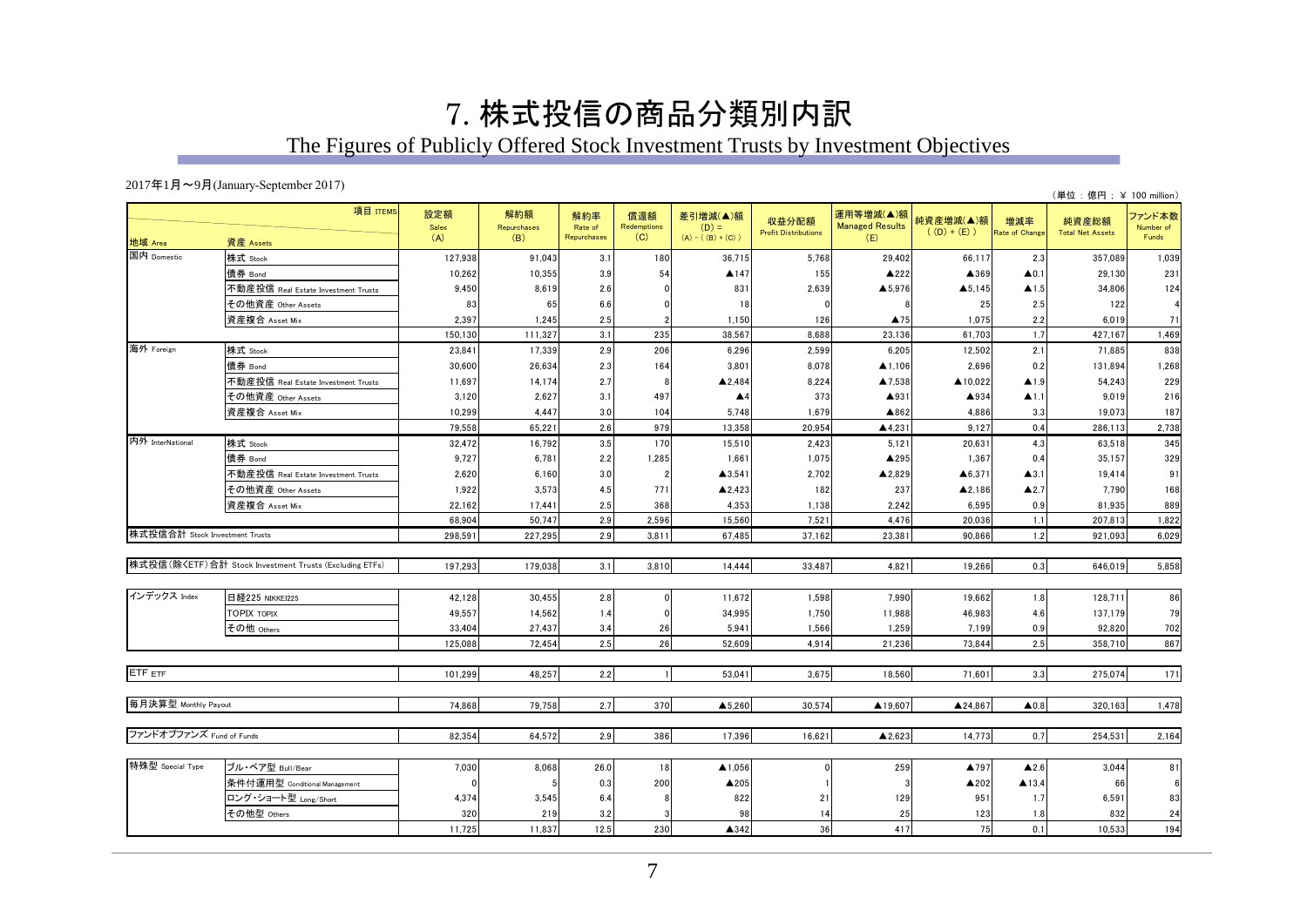8. 1ファンドあたり平均運用資産残高 Average Net Assets per Fund



8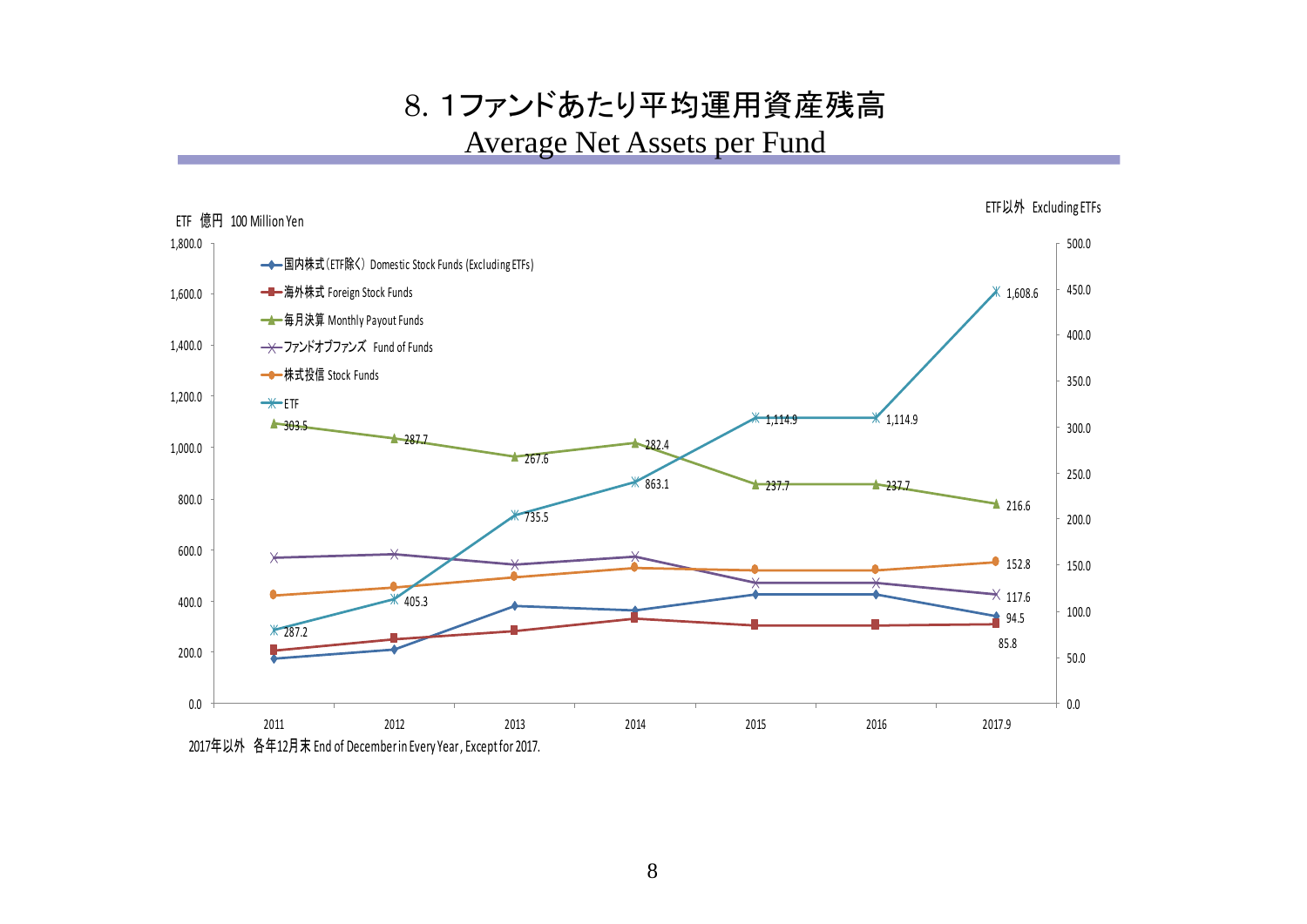### 9. 毎月決算型ファンドの純資産総額と株式投信に占める割合

Total Net Assets of Monthly Payout Funds and Percentage of Monthly Payout Funds in Publicly Offered Stock Investment Trusts



**■■■割合** Percentage of Monthly Payout Funds in Publicly Offered Stock Investment Trusts

■■ETFを除いた割合 Percentage of Monthly Payout Funds in Publicly Offered Stock Investment Trusts(Excluding ETFs)

2017年以外 各年12月末 End of December in Every Year , Except for 2017.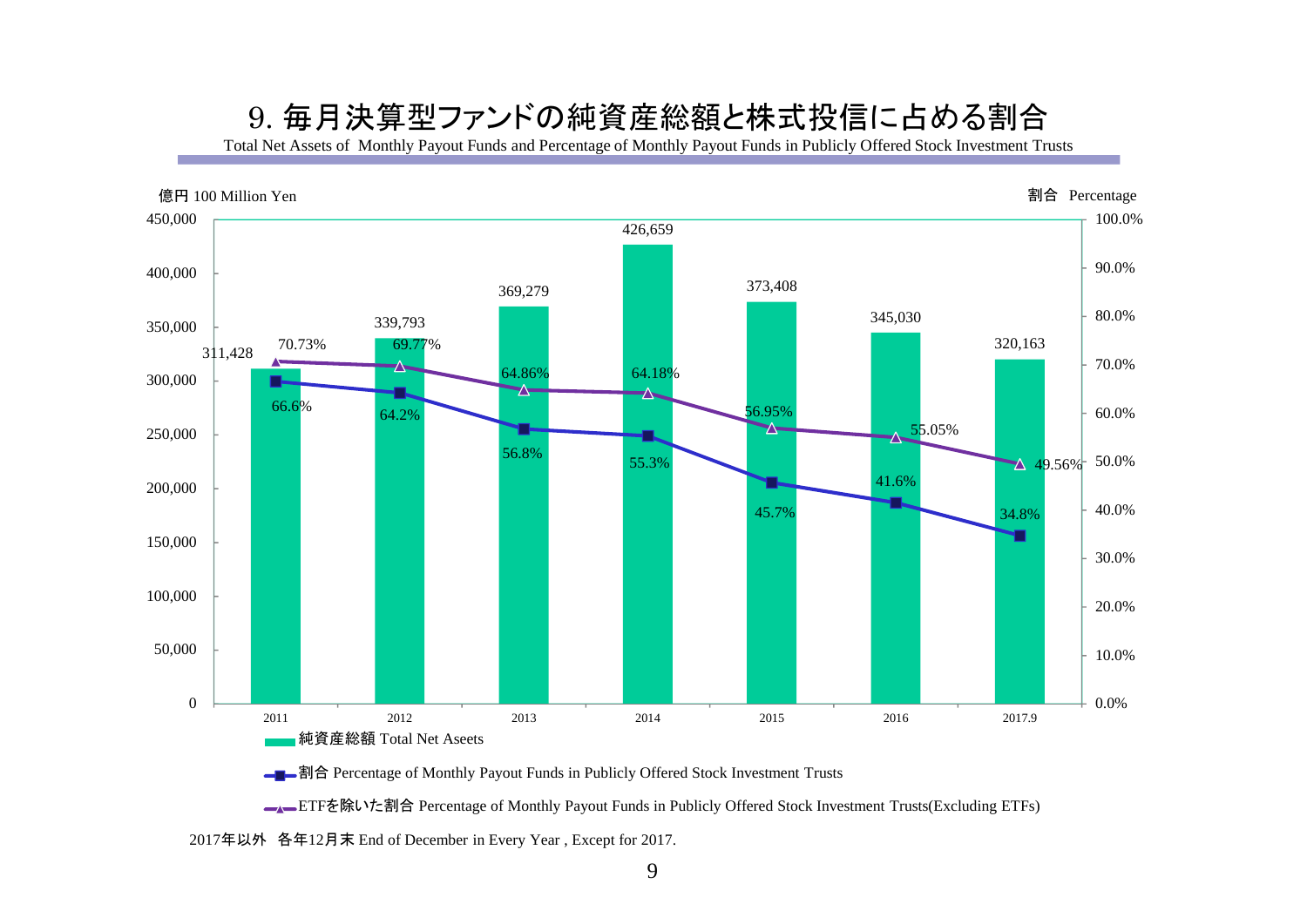### 10. 公募株式投信に占める外貨建純資産比率の推移

Percentage of Foreign Currency-Denominated Assets in Publicly Offered Investment Trusts and Publicly Offered Stock Investment Trusts



2017年以外 各年12月末 End of December in Every Year , Except for 2017.

(\*)外貨建純資産に円建て外国投資信託は含まれていない場合がある。

There are cases which Foreign Currency-Denominated Assets don't include Yen-denominated Off-Shore Funds Assets.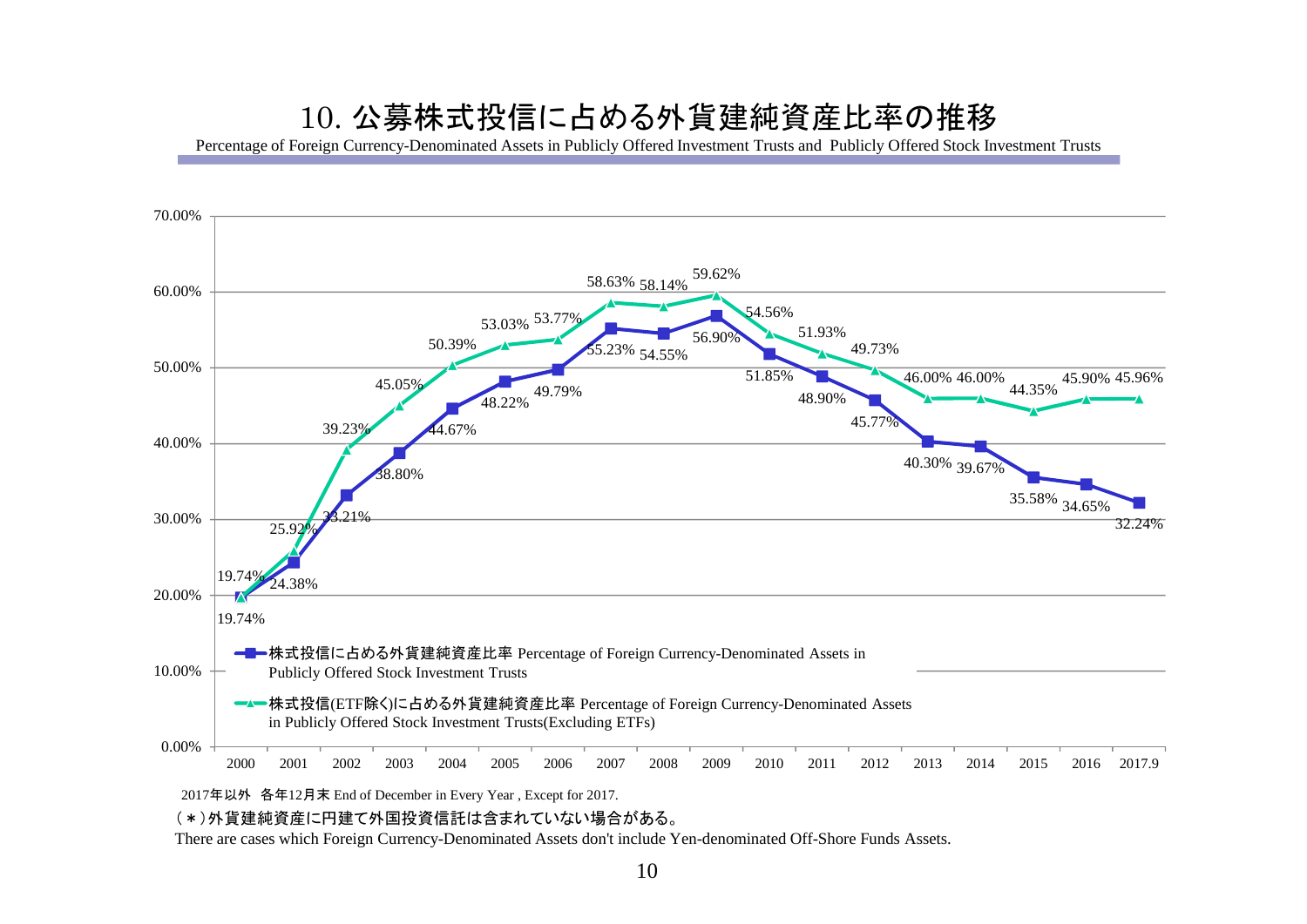### 11. 公募株式投信における国内株式への投資比率の推移

Percentage of Domestic Shares in Publicly Offered Stock Investment Trusts



11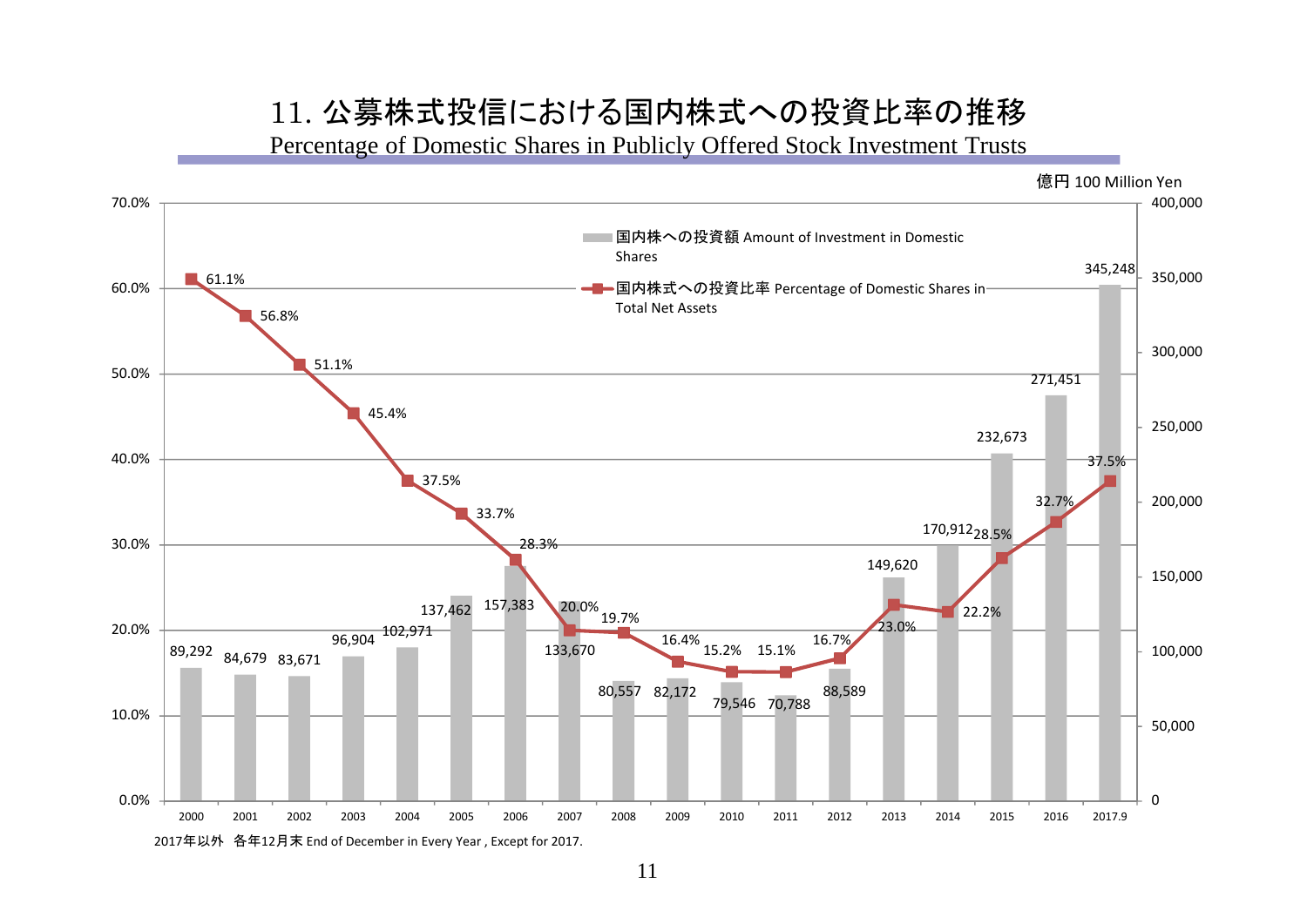## 12. 公募株式投信の販売態別純資産残高とシェア

Total Net Assets and Share of Publicly Offered Stock Investment Trusts by Distribution Channels



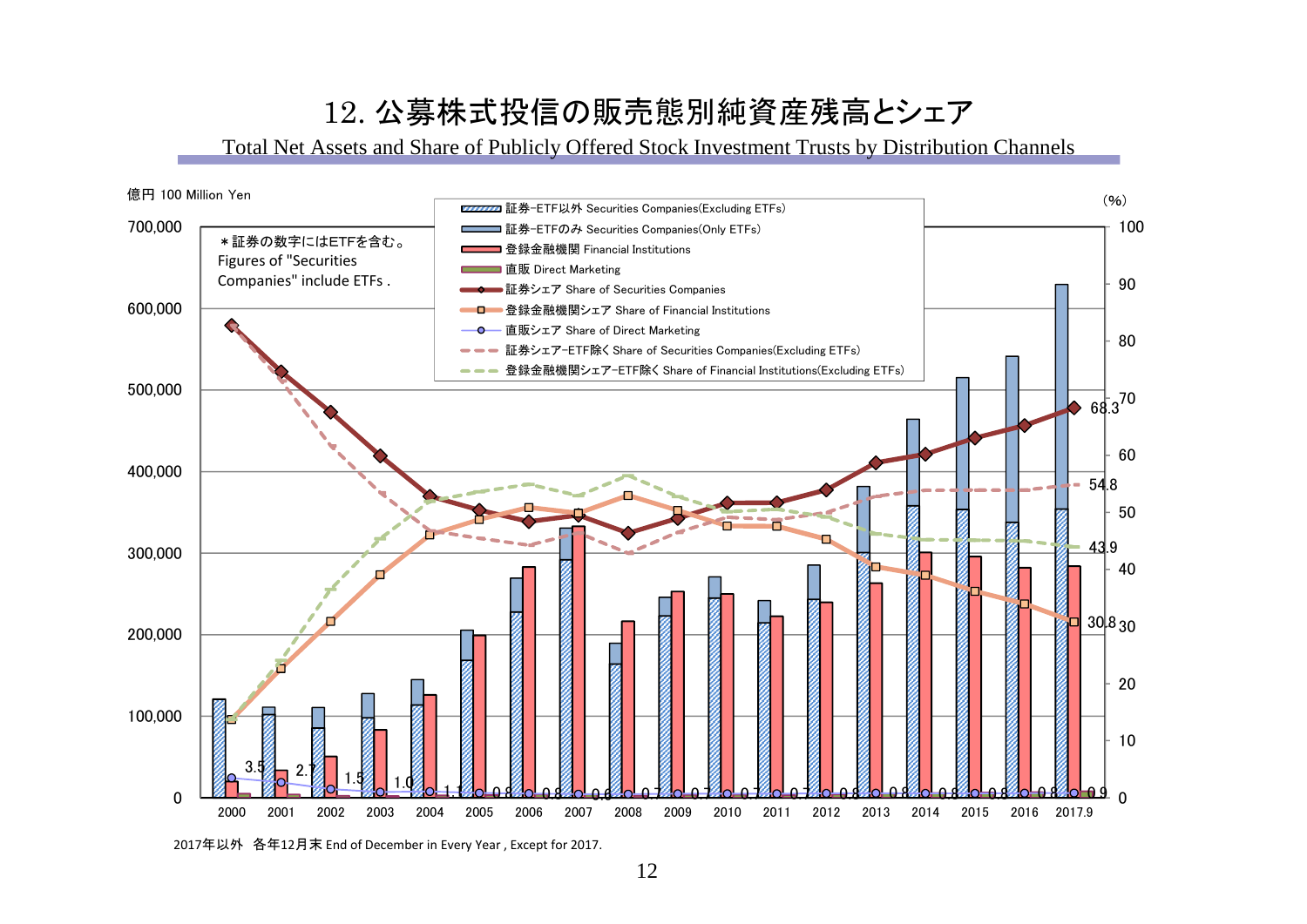### 13. ETFの純資産総額と本数 The Number and Total Net Assets of ETFs



2017年以外 各年12月末 End of December in Every Year , Except for 2017.

13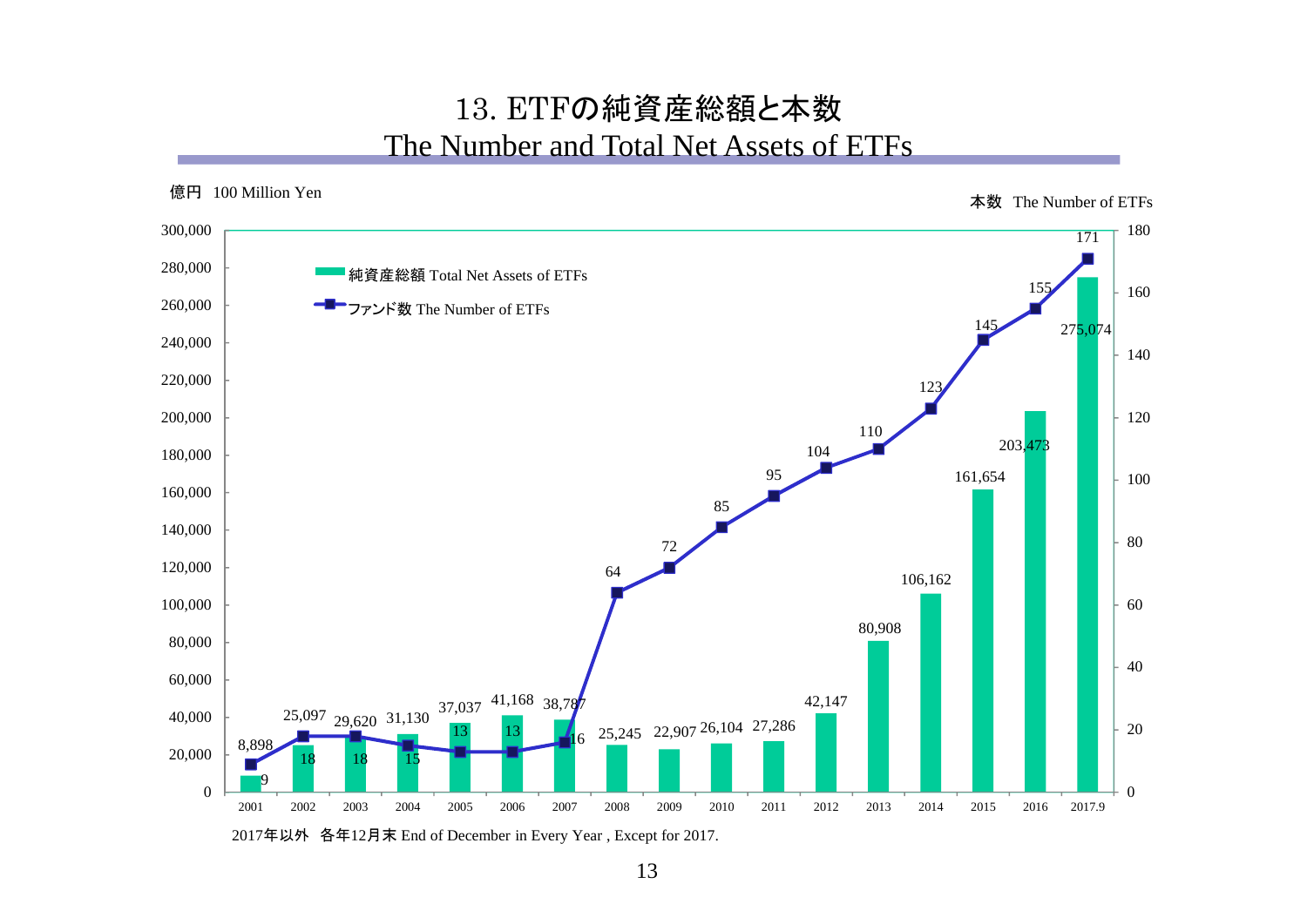# 14. 公募株式投信(追加型)における運用管理費用(信託報酬)の状況

Fees and Expenses of Publicy Offered Stock Investment Trusts (Trust Remunerations)

|                  | 2017年9月末(Table End of September 2017) |                                                  |               |                      |                                                   |               |               |                                 |               |               |                                                   |                      |                      | (単位:%(税抜Excluding tax))   |
|------------------|---------------------------------------|--------------------------------------------------|---------------|----------------------|---------------------------------------------------|---------------|---------------|---------------------------------|---------------|---------------|---------------------------------------------------|----------------------|----------------------|---------------------------|
| 項目 ITEMS         |                                       | 運用管理費用<br><b>Trust Remuneration</b><br>$(A+B+C)$ |               |                      | 委託会社<br>Trust Remuneration for The Trustor<br>(A) |               |               | 販売会社<br><b>Agent Fee</b><br>(B) |               |               | 受託会社<br>Trust Remuneration for The Trustee<br>(C) |                      |                      | ファンド本数<br>Number of Funds |
| 地域 Area          | 資産 Assets                             | 平均<br>Average                                    | 最大<br>Maximum | 最小<br><b>Minimum</b> | 平均<br>Average                                     | 最大<br>Maximum | 最小<br>Minimum | 平均<br>Average                   | 最大<br>Maximum | 最小<br>Minimum | 平均<br>Average                                     | 最大<br><b>Maximum</b> | 最小<br><b>Minimum</b> | $(\times)$                |
| 国内 Domestic      | 株式 Stock                              | 1.06                                             | 2.15          | 0.06                 | 0.53                                              | 1.60          | 0.03          | 0.47                            | 1.10          | 0.00          | 0.06                                              | 0.15                 | 0.02                 | 919                       |
|                  | 債券 Bond                               | 0.36                                             | 1.00          | 0.05                 | 0.17                                              | 0.47          | 0.02          | 0.15                            | 0.67          | 0.01          | 0.03                                              | 0.07                 | 0.01                 | 97                        |
|                  | 不動産投信 Real Estate Investment Trusts   | 0.70                                             | 1.35          | 0.16                 | 0.33                                              | 0.69          | 0.01          | 0.33                            | 0.75          | 0.00          | 0.04                                              | 0.08                 | 0.02                 | 110                       |
|                  | その他資産 Other Assets                    | 1.18                                             | 1.89          | 0.45                 | 0.71                                              | 1.11          | 0.23          | 0.43                            | 0.75          | 0.00          | 0.04                                              | 0.05                 | 0.03                 |                           |
|                  | 資産複合 Asset Mix                        | 0.97                                             | 1.70          | 0.15                 | 0.44                                              | 0.75          | 0.09          | 0.48                            | 0.90          | 0.00          | 0.05                                              | 0.10                 | 0.02                 | 45                        |
|                  |                                       | 0.96                                             | 2.15          | 0.05                 | 0.47                                              | 1.60          | 0.01          | 0.43                            | 1.10          | 0.00          | 0.06                                              | 0.15                 | 0.01                 | 1,175                     |
| 海外 Foreign       | 株式 Stock                              | 1.27                                             | 2.38          | 0.06                 | 0.62                                              | 1.60          | 0.02          | 0.60                            | 1.12          | 0.00          | 0.05                                              | 0.10                 | 0.02                 | 795                       |
|                  | 債券 Bond                               | 1.07                                             | 1.90          | 0.10                 | 0.49                                              | 1.13          | 0.01          | 0.54                            | 0.90          | 0.00          | 0.04                                              | 0.10                 | 0.02                 | 1,110                     |
|                  | 不動産投信 Real Estate Investment Trusts   | 1.11                                             | 1.85          | 0.10                 | 0.51                                              | 1.06          | 0.07          | 0.55                            | 1.08          | 0.00          | 0.05                                              | 0.10                 | 0.02                 | 209                       |
|                  | その他資産 Other Assets                    | 1.13                                             | 1.89          | 0.24                 | 0.55                                              | 1.09          | 0.10          | 0.55                            | 0.85          | 0.00          | 0.04                                              | 0.07                 | 0.03                 | 155                       |
|                  | 資産複合 Asset Mix                        | 1.28                                             | 2.06          | 0.46                 | 0.55                                              | 1.12          | 0.01          | 0.68                            | 1.00          | 0.01          | 0.04                                              | 0.10                 | 0.02                 | 185                       |
|                  |                                       | 1.16                                             | 2.38          | 0.06                 | 0.54                                              | 1.60          | 0.01          | 0.57                            | 1.12          | 0.00          | 0.04                                              | 0.10                 | 0.02                 | 2,454                     |
| 内外 InterNational | 株式 Stock                              | 1.29                                             | 2.20          | 0.12                 | 0.59                                              | 1.30          | 0.01          | 0.64                            | 1.03          | 0.00          | 0.05                                              | 0.10                 | 0.02                 | 331                       |
|                  | 債券 Bond                               | 0.99                                             | 1.80          | 0.11                 | 0.46                                              | 1.02          | 0.01          | 0.50                            | 1.00          | 0.01          | 0.03                                              | 0.10                 | 0.02                 | 294                       |
|                  | 不動産投信 Real Estate Investment Trusts   | 1.16                                             | 1.59          | 0.23                 | 0.62                                              | 1.00          | 0.10          | 0.49                            | 0.80          | 0.01          | 0.05                                              | 0.10                 | 0.02                 | 88                        |
|                  | その他資産 Other Assets                    | 1.11                                             | 1.84          | 0.24                 | 0.53                                              | 1.12          | 0.09          | 0.55                            | 0.80          | 0.00          | 0.03                                              | 0.10                 | 0.02                 | 94                        |
|                  | 資産複合 Asset Mix                        | 1.03                                             | 2.05          | 0.14                 | 0.46                                              | 1.15          | 0.01          | 0.53                            | 1.10          | 0.00          | 0.04                                              | 0.10                 | 0.02                 | 692                       |
|                  |                                       | 1.09                                             | 2.20          | 0.11                 | 0.50                                              | 1.30          | 0.01          | 0.55                            | 1.10          | 0.00          | 0.04                                              | 0.10                 | 0.02                 | 1,499                     |
|                  | 株式投信(追加型)合計 Stock Investment Trusts   | 1.09                                             | 2.38          | 0.05                 | 0.52                                              | 1.60          | 0.01          | 0.53                            | 1.12          | 0.00          | 0.05                                              | 0.15                 | 0.01                 | 5,128                     |

※DC向けファンド、マネープール、財形、ミリオンを除外 Excluded funds for DC, money pool funds and employee's asset-building shemes.

※ファンド・オブ・ファンズの場合、交付目論見書における当該ファンドの料率で計算 In case of fund of funds, rate disclosed in the fund's summary prospectus is used.

| インデックス Index Funds           |           | 0.48              | 1.65 | 0.06 | 0.27 | 0.90 | 0.03 | 0.17 | .10              | 0.00 | 0.05 | 0.10 | 0.01 | 673   |
|------------------------------|-----------|-------------------|------|------|------|------|------|------|------------------|------|------|------|------|-------|
|                              | うちETF ETF | 0.37              | 0.95 | 0.06 | 0.32 | 0.90 | 0.03 | 0.00 | 0.00             | 0.00 | 0.05 | 0.10 | 0.02 | 171   |
| アクティブ Actively Managed Funds |           | 1.19              | 2.38 | 0.05 | 0.55 | 1.60 | 0.01 | 0.59 | ا 12.            | 0.00 | 0.05 | 0.15 | 0.02 | 4,455 |
|                              |           |                   |      |      |      |      |      |      |                  |      |      |      |      |       |
| 毎月決算型 Monthly Payout         |           | 1.15              | 1.90 | 0.15 | 0.49 | 1.13 | 0.01 | 0.61 | 1.08             | 0.00 | 0.04 | 0.10 | 0.02 | 1,478 |
|                              |           |                   |      |      |      |      |      |      |                  |      |      |      |      |       |
| 毎月決算型以外 Other                |           | 1.07 <sub>1</sub> | 2.38 | 0.05 | 0.52 | 1.60 | 0.01 | 0.50 | .12 <sub>1</sub> | 0.00 | 0.05 | 0.15 | 0.01 | 3,650 |
|                              |           |                   |      |      |      |      |      |      |                  |      |      |      |      |       |

#### この表は、各投資信託委託会社がファンド毎に公開し投資信託協会に提出している運用管理費用(信託報酬)率のデータに基づいて集計し、一般に広く閲覧に供するもので す。投資信託の運用管理費用(信託報酬)は、各ファンドの投資する地域や資産等によって異なり、また、運用方法等によっても異なります。

This table is calculated based on the data of trust remuneration published and submitted to JITA by each investment management company by each fund, and is laid open for the public. The trust remuneration may be varied depending on the jurisdictions or types of assets which the fund invest in, and it may be also varied depending on each fund's management policy.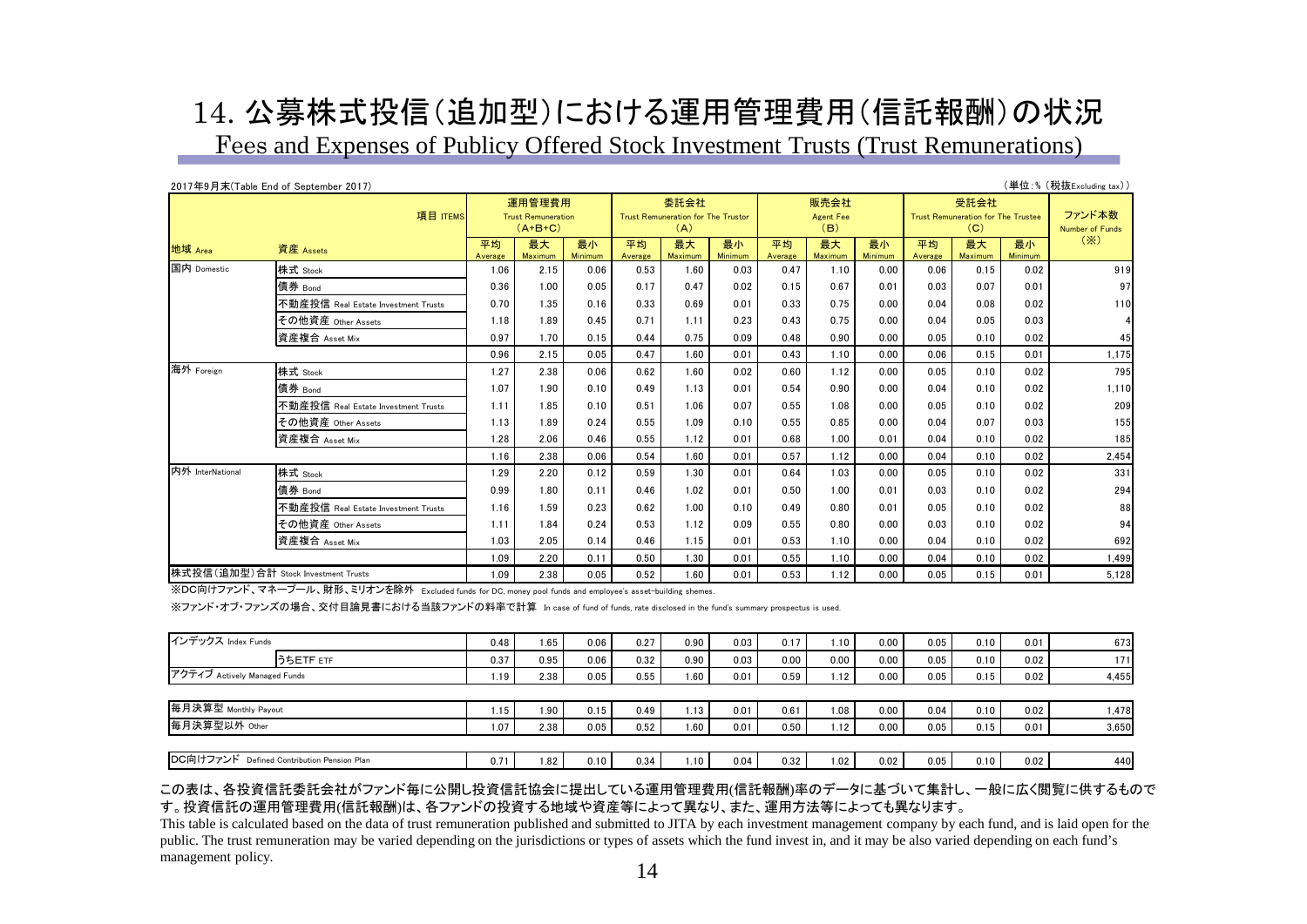# 15. 公募株式投信(追加型)における販売手数料の状況

Fees and Expenses of Publicy Offered Stock Investment Trusts(Sales Charges)

2017年9月末(Table End of September 2017)

|                  |                                     |       | ファンド本数<br>Number of Funds |                    |         | 純資産総額(億円)<br><b>Total Net Assets</b><br>(100 million yen) |                            | 販売手数料(%(税抜))<br>Sales Charge (Excluding tax)<br>(96) |               |                     |                |  |
|------------------|-------------------------------------|-------|---------------------------|--------------------|---------|-----------------------------------------------------------|----------------------------|------------------------------------------------------|---------------|---------------------|----------------|--|
| 投資対象地域 Area      | 投資対象資産 Assets                       |       | うちノーロード<br>No-load        | ノーロード割合<br>No-load |         | うちノーロード <br>No-load                                       | ノーロード割合<br>No-load<br>(96) | 平均<br>Average                                        | 最大<br>Maximum |                     | 最小             |  |
|                  |                                     |       |                           | (96)               |         |                                                           |                            |                                                      |               | 本数<br><b>Number</b> | Minimum        |  |
| 国内 Domestic      | 株式 Stock                            | 727   | 56                        | 7.70               | 69.070  | 4.735                                                     | 6.86                       | 2.30                                                 | 4.00          |                     | 0.00           |  |
|                  | 債券 Bond                             | 74    | 27                        | 36.49              | 8.556   | 1.431                                                     | 16.73                      | 0.51                                                 | 3.00          |                     | 0.00           |  |
|                  | 不動産投信 Real Estate Investment Trusts | 88    |                           | 12.50              | 26.288  | 245                                                       | 0.93                       | 1.97                                                 | 3.00          |                     | 0.00           |  |
|                  | その他資産 Other Assets                  | 3     | $\Omega$                  | 0.00               | 122     | $\Omega$                                                  | 0.00                       | 2.27                                                 | 3.00          |                     | 0.00           |  |
|                  | 資産複合 Asset Mix                      | 39    | 5                         | 12.82              | 5.580   | 50                                                        | 0.90                       | 1.80                                                 | 3.00          | 19                  | 0.00           |  |
|                  |                                     | 931   | 99                        | 10.63              | 109.616 | 6.460                                                     | 5.89                       | 2.10                                                 | 4.00          |                     | 0.00           |  |
| 海外 Foreign       | 株式 Stock                            | 707   | 65                        | 9.19               | 54.783  | 2.555                                                     | 4.66                       | 2.52                                                 | 4.00          |                     | 0.00           |  |
|                  | 債券 Bond                             | 1.030 | 47                        | 4.56               | 109.031 | 838                                                       | 0.77                       | 2.41                                                 | 5.00          |                     | 0.00           |  |
|                  | 不動産投信 Real Estate Investment Trusts | 182   | 16                        | 8.79               | 52.720  | 197                                                       | 0.37                       | 2.44                                                 | 3.50          | 28                  | 0.00           |  |
|                  | その他資産 Other Assets                  | 144   |                           | 3.47               | 6.613   | 91                                                        | 1.38                       | 2.48                                                 | 4.00          |                     | 0.00           |  |
|                  | 資産複合 Asset Mix                      | 176   |                           | 1.14               | 18.873  | 35                                                        | 0.19                       | 2.69                                                 | 4.00          |                     | 0.00           |  |
|                  |                                     | 2.239 | 135                       | 6.03               | 242.020 | 3.717                                                     | 1.54                       | 2.47                                                 | 5.00          |                     | 0.00           |  |
| 内外 InterNational | 株式 Stock                            | 303   | 17                        | 5.61               | 62.397  | 1.396                                                     | 2.24                       | 2.74                                                 | 4.00          |                     | 0.00           |  |
|                  | 倩券 Bond                             | 262   | 20                        | 7.63               | 29.991  | 824                                                       | 2.75                       | 2.16                                                 | 3.50          | 20                  | 0.00<br>------ |  |
|                  | 不動産投信 Real Estate Investment Trusts | 72    |                           | 1.39               | 18.496  | 29                                                        | 0.16                       | 2.84                                                 | 4.00          |                     | 0.00           |  |
|                  | その他資産 Other Assets                  | 86    | $\Omega$                  | 0.00               | 5.216   | ŋ                                                         | 0.00                       | 2.44                                                 | 3.50          |                     | 0.00           |  |
|                  | 資産複合 Asset Mix                      | 617   | 74                        | 11.99              | 58.349  | 8.897                                                     | 15.25                      | 1.88                                                 | 4.00          | 15                  | 0.00           |  |
|                  |                                     | 1.340 | 112                       | 8.36               | 174.450 | 11.145                                                    | 6.39                       | 2.22                                                 | 4.00          | 23                  | 0.00           |  |
|                  | 追加株式投信合計 Stock Investment Trusts    | 4.510 | 346                       | 7.67               | 526.085 | 21.323                                                    | 4.05                       | 2.32                                                 | 5.00          |                     | 0.00           |  |

※DC向けファンド、ラップ、マネープール、財形、ミリオンを除外 Excluded funds for DC, investment trusts for wrap account, money pool funds and employee's asset-building shemes.

| インデックス型 Index Funds           | 406      |     | 43.60          | 35.854  | 8.045  | 22.44 | 0.76 | 3.00 |     | 0.00 |
|-------------------------------|----------|-----|----------------|---------|--------|-------|------|------|-----|------|
| アクティブ型 Actively Managed Funds | .104     |     | 4.12           | 490.232 | 13,278 |       | 2.48 | 5.00 |     | 0.00 |
|                               |          |     |                |         |        |       |      |      |     |      |
| 毎月決算型 Monthly Payout<br>_____ | : 455. ، |     | 0.69<br>______ | 305.600 | 259    | 0.08  | 2.66 | 5.00 |     | 0.00 |
| 每月決算型以外 Other                 | 3.055    | 336 | 1.00           | 220.486 | 21,064 | 9.55  | 2.16 | 4.00 | 191 | 0.00 |

#### この表は、各投資信託委託会社が投資信託協会に提出しているファンド毎の販売手数料データに基づいて集計し、一般に広く閲覧に供するものです。実際の販売手数料に ついては、同じファンドでも販売会社によって異なる場合があります。

This table is calculated based on the data of sales charge submitted to JITA by each investment management company by each fund, and is laid open for the public. The sales charge may differ depending on each distributing company even in the same fund.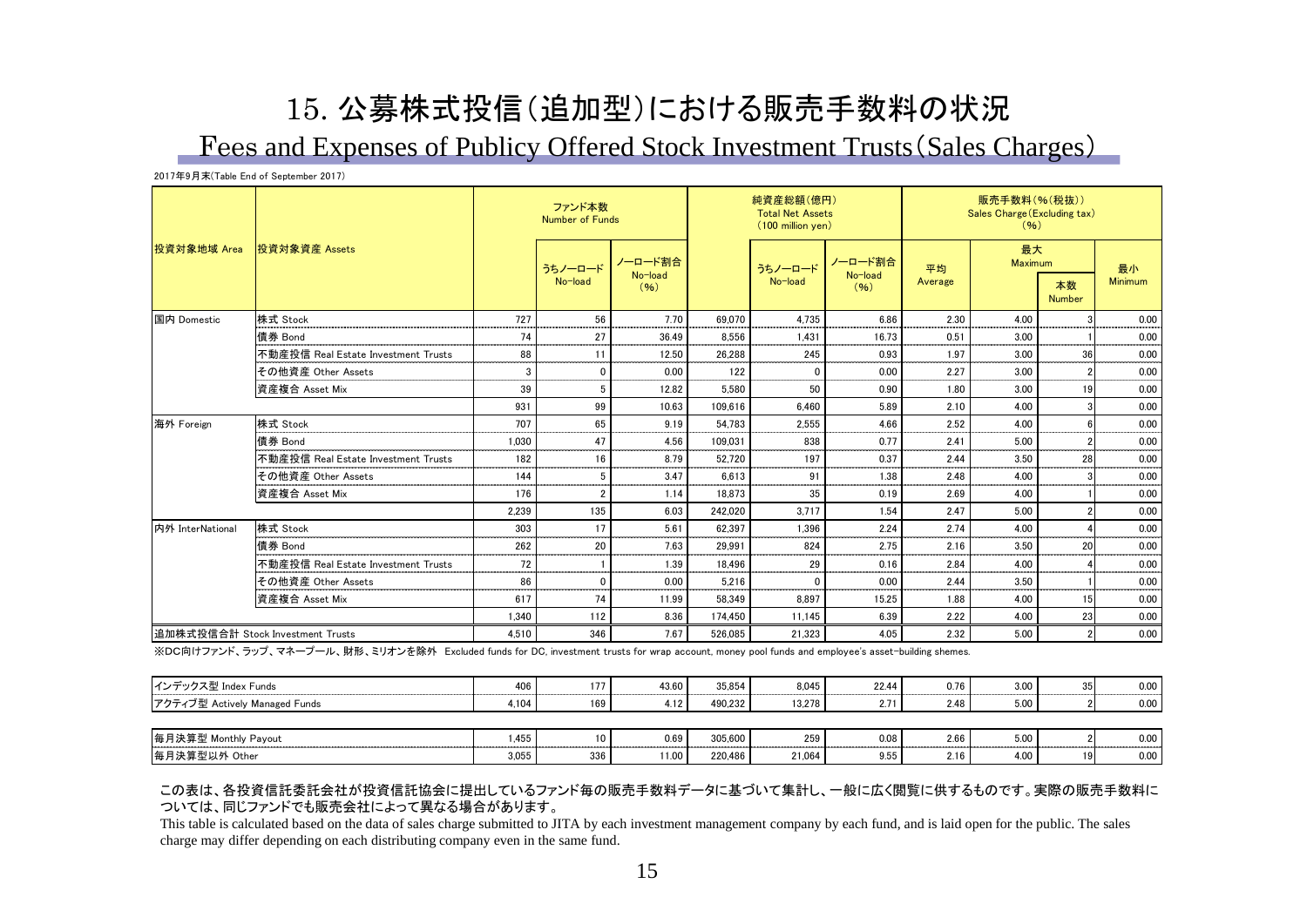### 16. 上場REITの純資産総額 Total Net Assets of Listed REITs

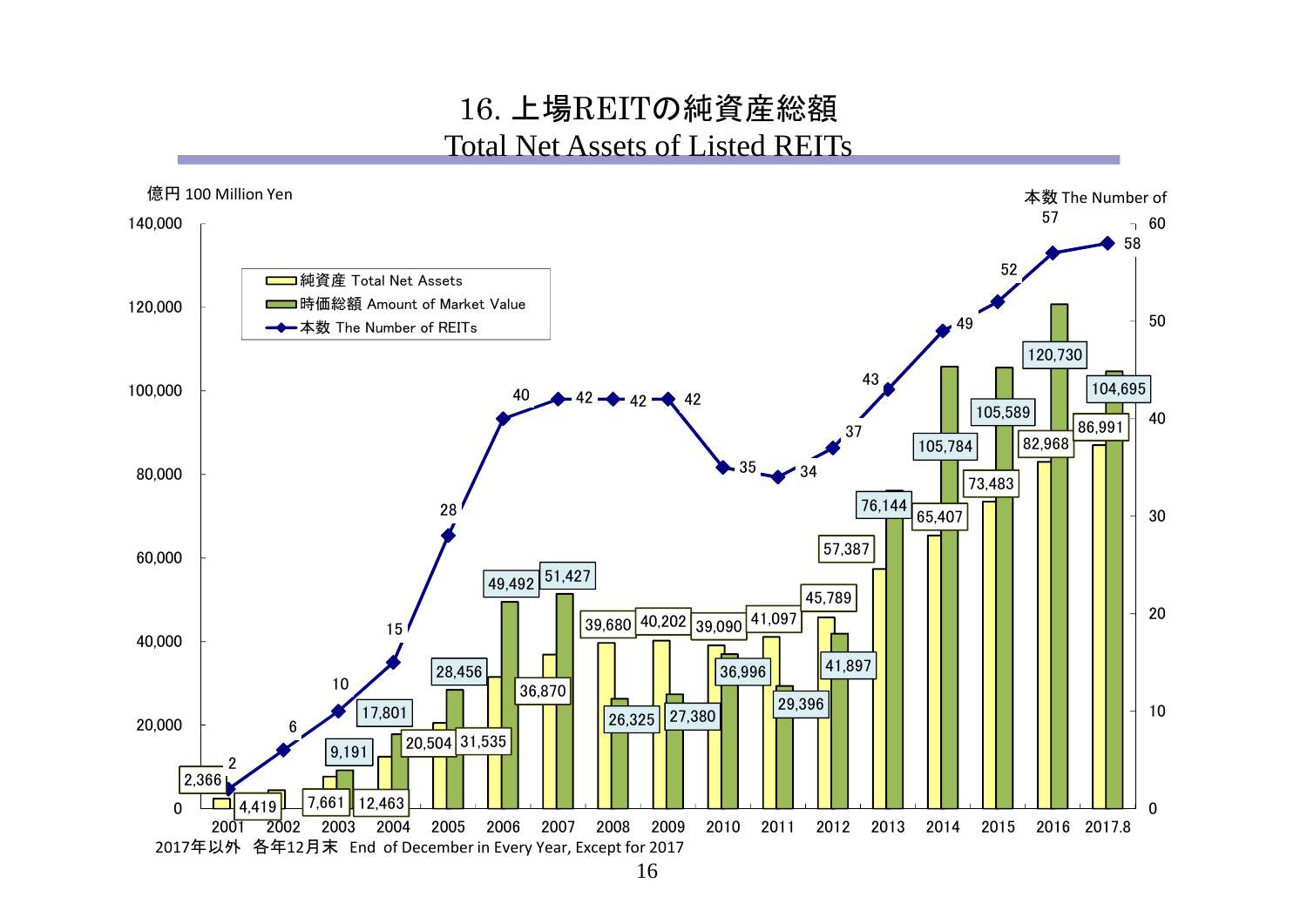### 17. 確定拠出年金(DC)向けファンドの市場規模(推計) Total Net Assets of Investment Trusts For Defined Contribution Pension Plan



2017年以外 各年12月末 End of December in Every Year, Except for 2017

※データは推計ベースであり、その正確性を保証するものではなく、今後変更されることがあります。

The figures are based on estimated data, therefore, we don't ensure those accuracy. And the figures are subject to change in the future.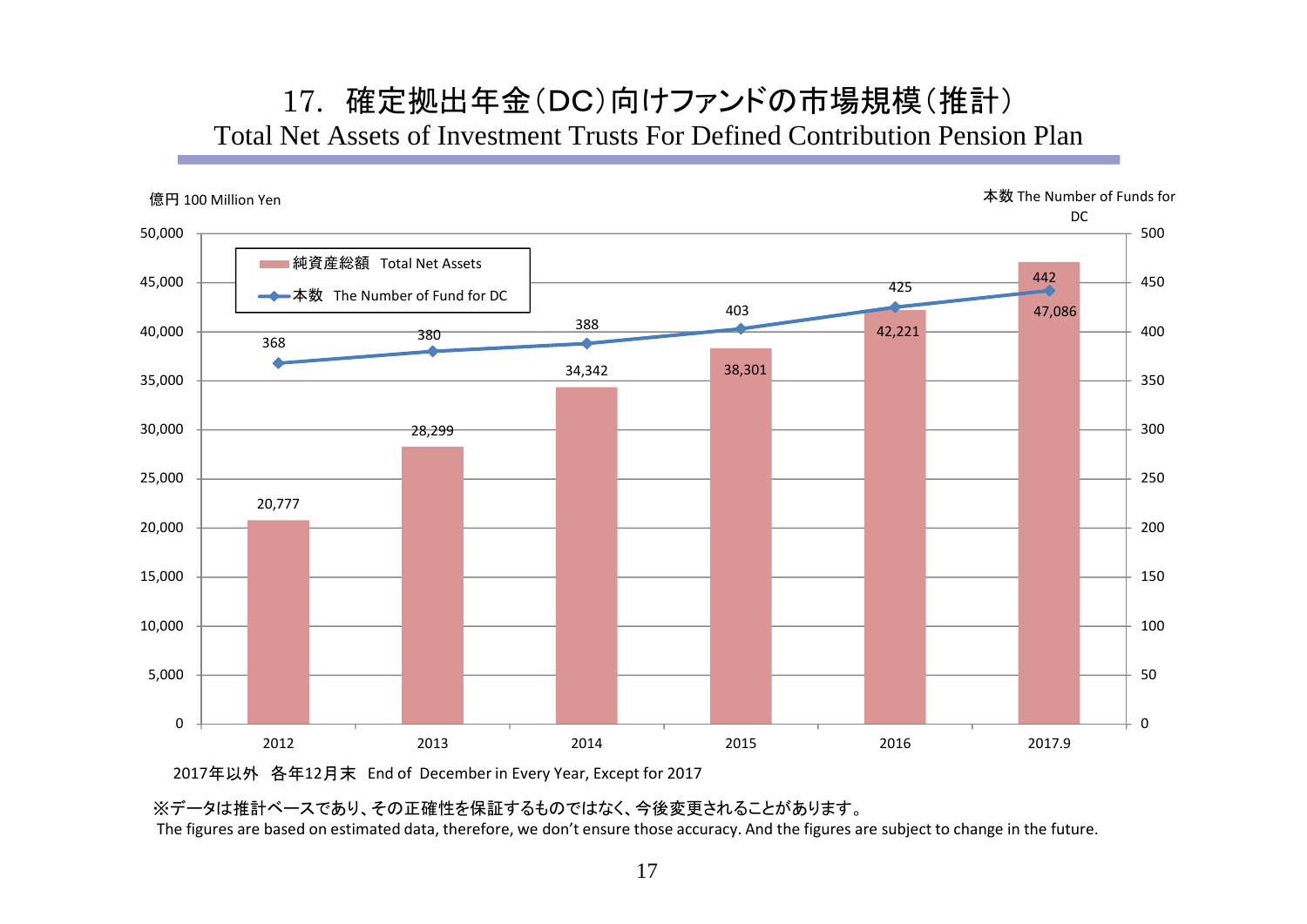## 18.ラップ向けファンドの市場規模(推計) Total Net Assets of Investment Trusts For Wrap Account



2017年以外 各年12月末 End of December in Every Year, Except for 2017

※データは推計ベースであり、その正確性を保証するものではなく、今後変更されることがあります。

The figures are based on estimated data, therefore, we don't ensure those accuracy. And the figures are subject to change in the future.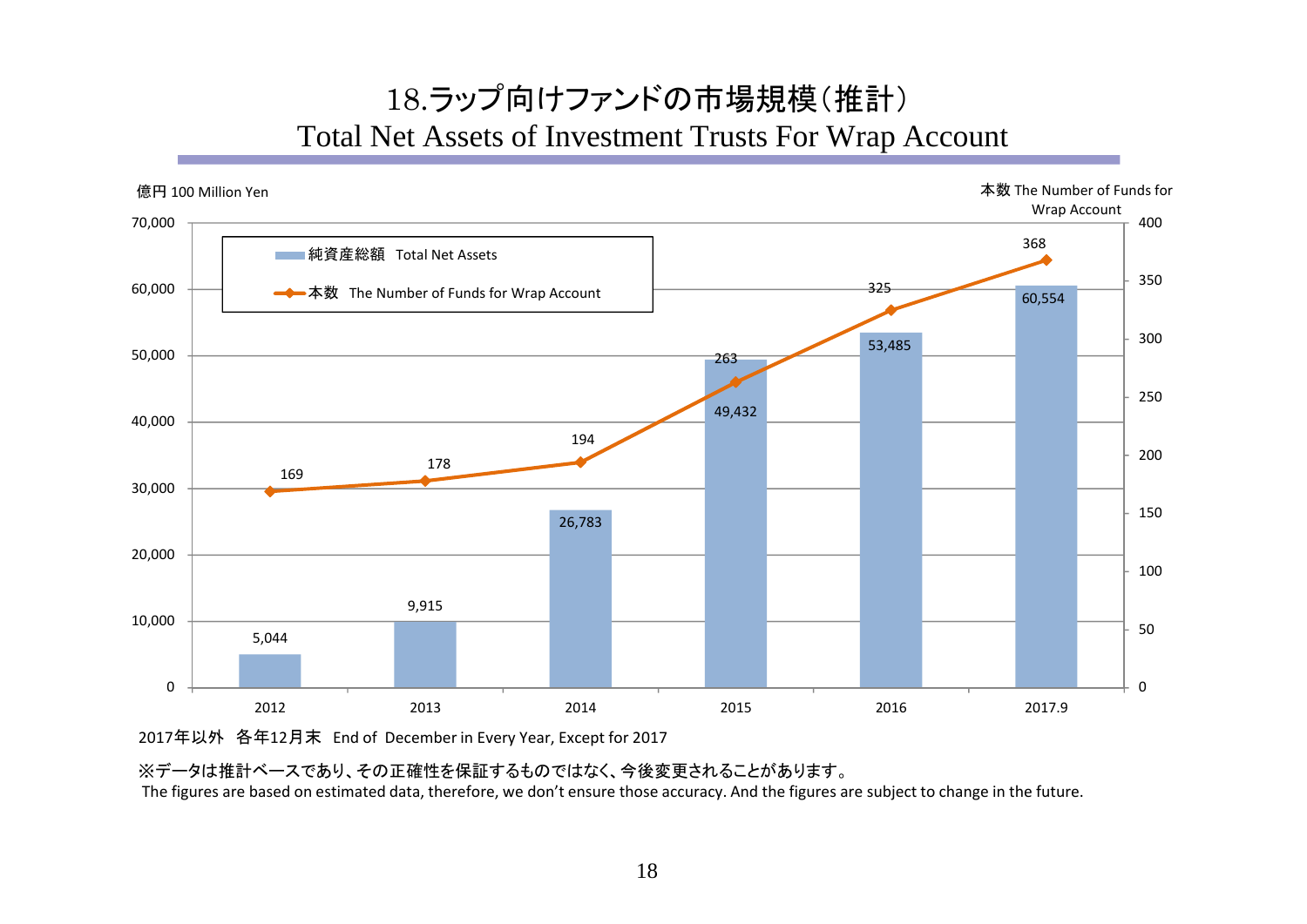# 19. 契約型私募投信の純資産総額の推移

Total Net Assets of Privately Placed Investment Trusts



2017年以外 各年12月末 End of December in Every Year , Except for 2017.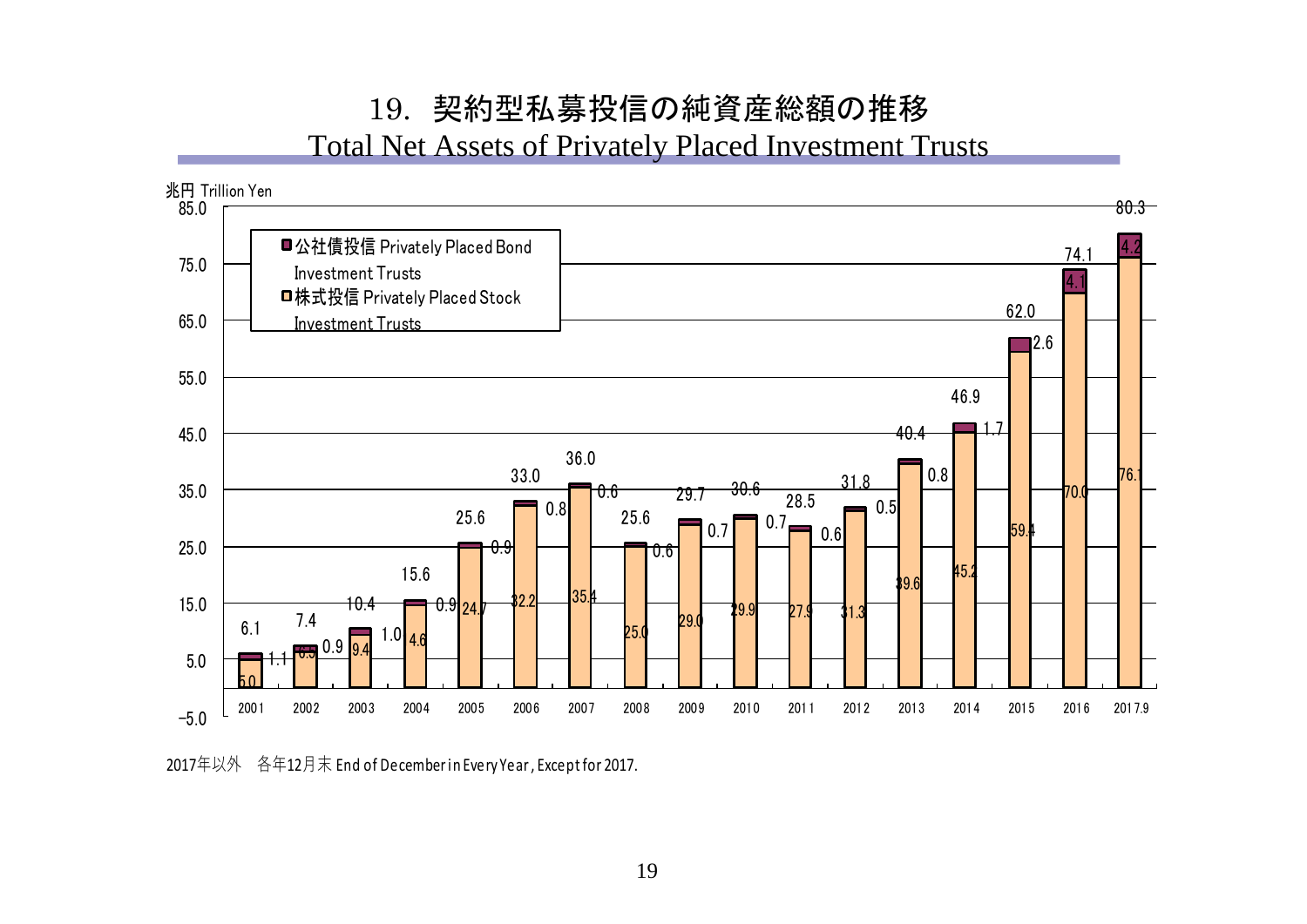## 20. 主要国における個人金融資産構成の比率

Ratio of Individual Financial Assets Structure in the Major Countries

#### -2017年第2Qにおける、日本の個人金融資産に占める投資信託の比率は5.48%。

その他 Others, Percentage of investment trusts occupied in Japanese individual financial Assets are 5.48% in end of June 2017.



20

9.2%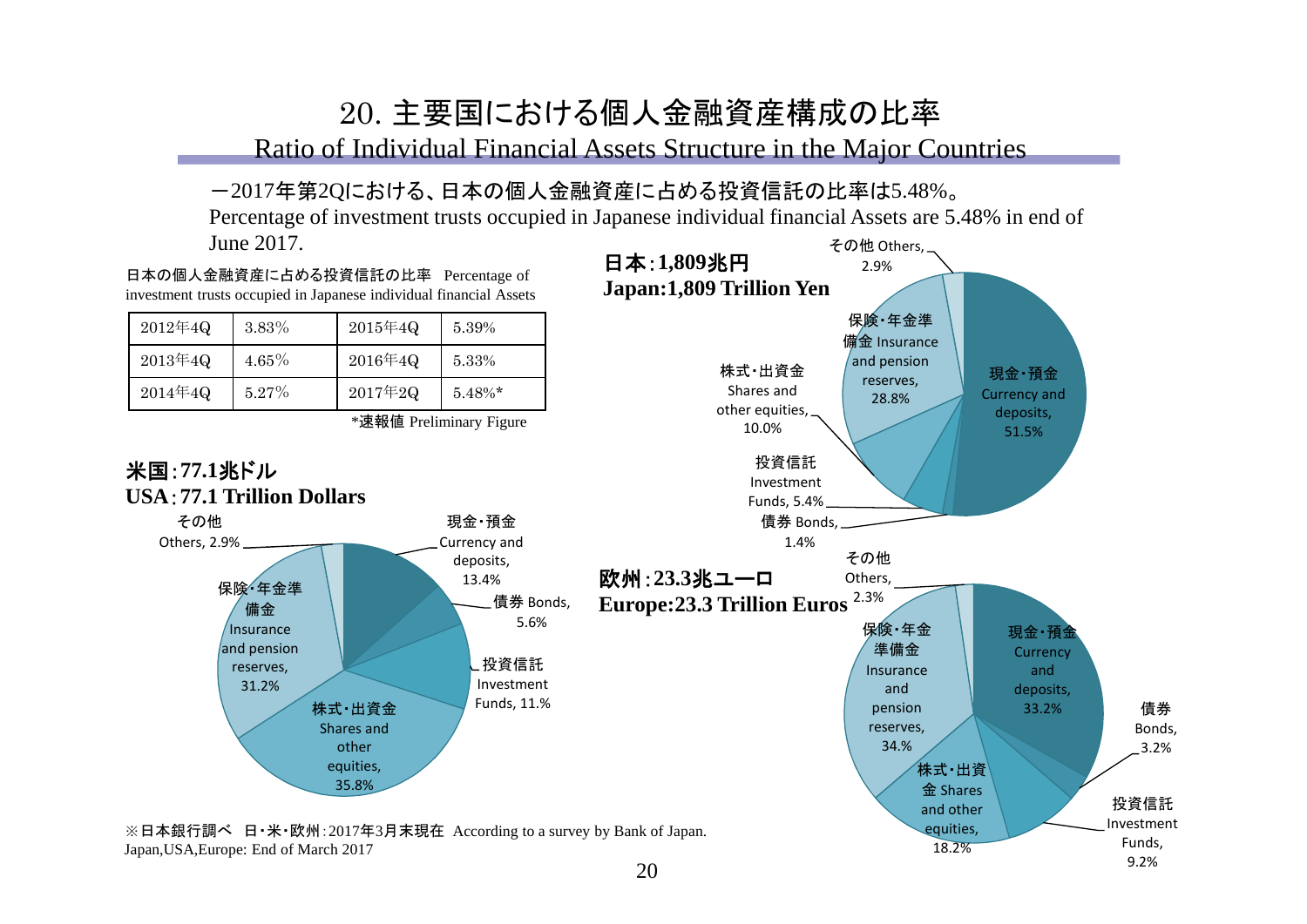## 21. 投資信託の世界統計 World Statistics of Investment Funds

50 44.78 42.77 45 40.86 40.38 39.30 38.85 38.16 37.03 40 35 30 25 20 15 10 5  $\mathbf 0$  $Q<sub>3</sub>$ Q4  $Q1$  $Q<sub>2</sub>$ Q<sub>3</sub> Q4  $Q1$  $Q<sub>2</sub>$ 2015 2015 2016 2016 2016 2016 2017 2017

世界の規制オープンエンド投資信託の残高(兆ドル、四半期末) Total Net Assets of Open-end Investment Funds in World (Trillion dollar/ End of Quarter)

#### 投信残高上位**10**カ国(**2017**年**6**月末) **Top 10 Countries of Amount of Total Net Assets of Investment Funds (End of June 2017)**

|          | 国名<br>Country         | 残高(10億ドル)<br><b>Total Net Assets</b><br>(Billion US Dollars) |    | 国名<br>Country        | 残高(10億ドル)<br><b>Total Net Assets</b><br>(Billion US Dollars) |
|----------|-----------------------|--------------------------------------------------------------|----|----------------------|--------------------------------------------------------------|
| 1        | 米国 $USA$              | 20,377                                                       | 6  | オーストラリア<br>Australia | 1,827                                                        |
| $\bf{2}$ | ルクセンブルグ<br>Luxembourg | 4,500                                                        | 7  | 英国 UK                | 1,701                                                        |
| 3        | アイルランド<br>Ireland     | 2,545                                                        | 8  | 日本<br>Japan          | 1,598                                                        |
| 4        | フランス<br>France        | 2,136                                                        | 9  | 中国<br>China          | 1,379                                                        |
| 5        | ドイツ<br>Germany        | 2,128                                                        | 10 | カナダ<br>Canada        | 1,192                                                        |

2015年第1四半期より、IIFAはオープンエンド型投資信託の集計対象範囲を拡大、すなわち、上場投信、機関投資家向けファンド、元本保証/保全型ファンド等を追加している。 From the 1Q 2015, IIFA has expanded the aggregate scope of statistics. In other words, IIFA added ETFs, institutional funds, guaranteed /protected funds in the statistics.